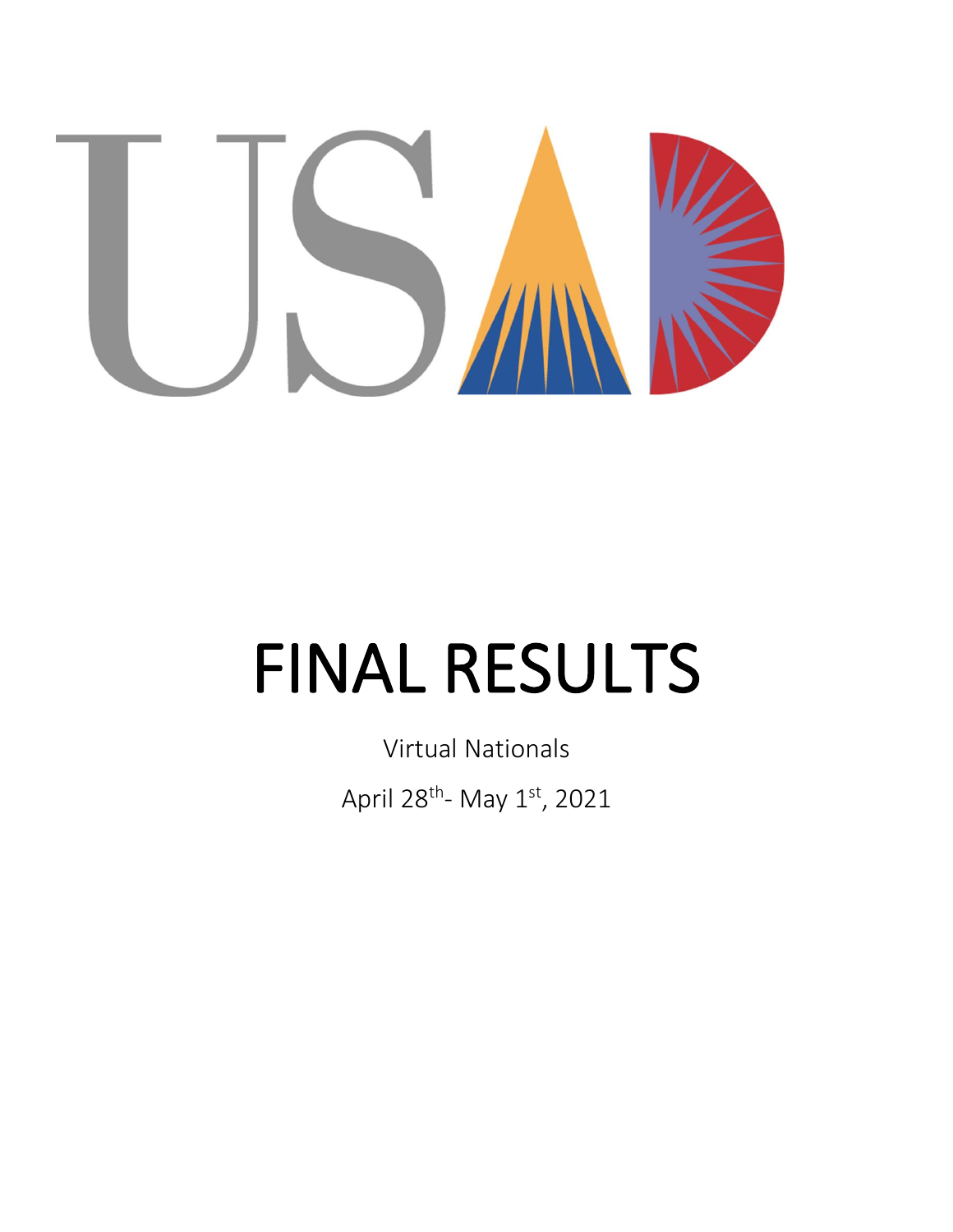# Contents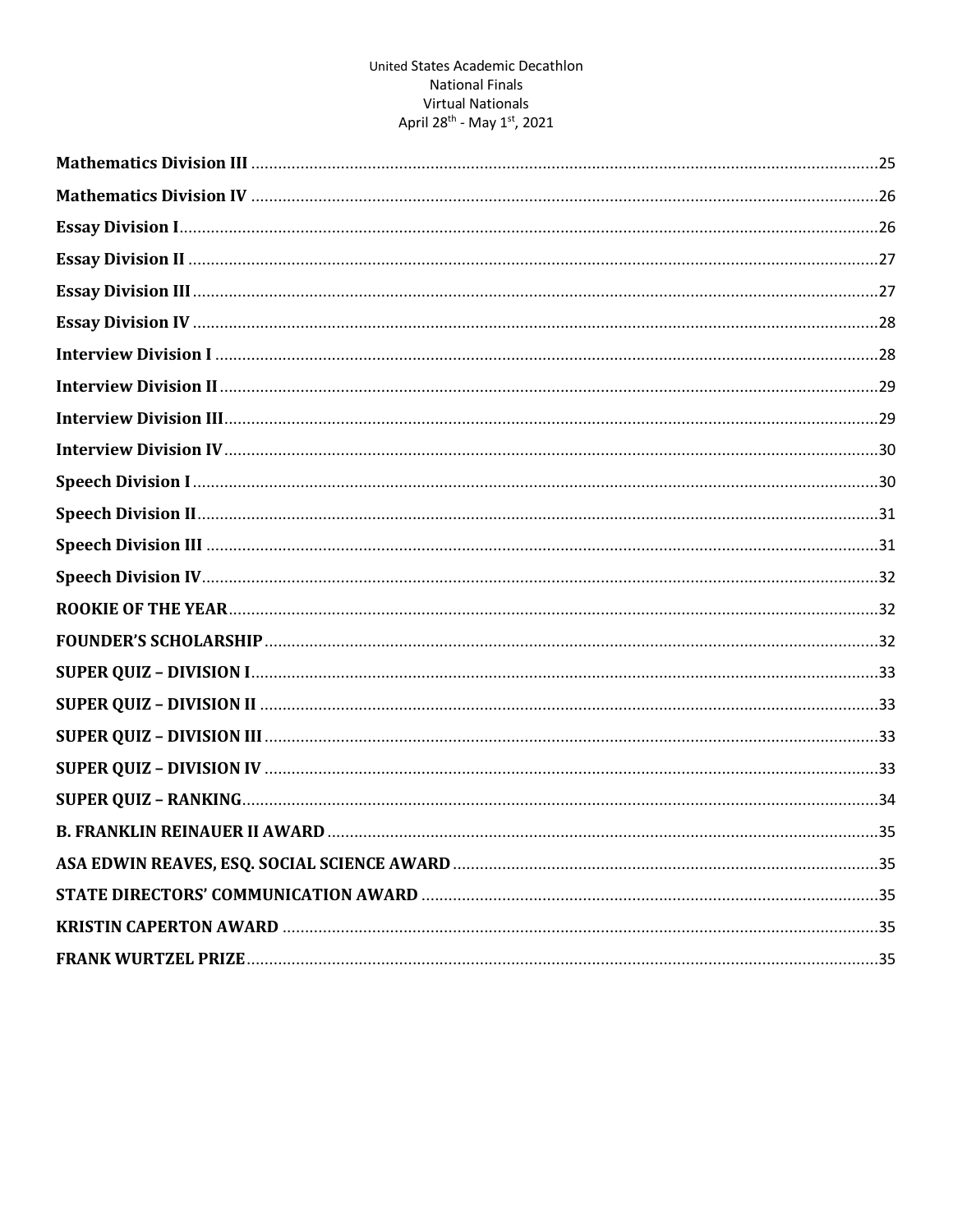# **OVERALL TEAM SCORES**

<span id="page-3-0"></span>

| Team# | <b>Team Score</b> | <b>Team Name</b>                                        | <b>State</b>      |
|-------|-------------------|---------------------------------------------------------|-------------------|
| 12    | 52,656.7          | Granada Hills Charter High School                       | California        |
| 37    | 49,655.6          | <b>Highland Park High School</b>                        | Texas             |
| 19    | 47,804.5          | Whitney M. Young Magnet High School                     | Illinois          |
| 39    | 47,607.3          | Wilmot Union High School                                | Wisconsin         |
| 21    | 44,160.1          | Cedar Rapids Jefferson High School                      | lowa              |
| 41    | 43,351.6          | Thomas Jefferson High School for Science and Technology | Virginia          |
| 32    | 42,972.4          | Oakwood High School                                     | Ohio              |
| 79    | 42,688.4          | Bandera High School                                     | Texas             |
| 29    | 42,188.8          | Rutherford High School                                  | New Jersey        |
| 64    | 40,361.3          | <b>BASIS Scottsdale</b>                                 | Arizona           |
| 10    | 39,966.8          | Lathrop High School                                     | Alaska            |
| 34    | 39,568.6          | Souderton Area High School                              | Pennsylvania      |
| 11    | 39,436.4          | Hamilton High School                                    | Arizona           |
| 65    | 39,013.1          | <b>Western Center Academy</b>                           | California        |
| 28    | 38,609.7          | <b>Bellevue East High School</b>                        | Nebraska          |
| 18    | 37,949.2          | Sandpoint High School                                   | Idaho             |
| 74    | 37,928.8          | Mount Michael Benedictine School                        | Nebraska          |
| 35    | 36,946.2          | Bishop Hendricken High School                           | Rhode Island      |
| 25    | 36,052.6          | Wellesley High School                                   | Massachusetts     |
| 38    | 35,226.6          | Lone Peak High School                                   | Utah              |
| 26    | 34,872.0          | Avalon School                                           | Minnesota         |
| 30    | 34,398.8          | Saint Pius X High School                                | <b>New Mexico</b> |
| 72    | 34,249.4          | Acton-Boxborough High School                            | Massachusetts     |
| 24    | 33,991.1          | Scarborough High School                                 | Maine             |
| 75    | 33,650.9          | Hackensack High School                                  | New Jersey        |
| 16    | 33,216.3          | Elite Scholars Academy                                  | Georgia           |
| 80    | 32,870.6          | Union High School                                       | Utah              |
| 36    | 32,218.5          | Madison Academic Magnet High School                     | Tennessee         |
| 70    | 32,113.7          | South Central Calhoun High School                       | lowa              |
| 77    | 31,632.3          | Penns Valley Area High School                           | Pennsylvania      |
| 69    | 30,488.3          | Amundsen High School                                    | Illinois          |
| 40    | 29,636.7          | Wheatland High School                                   | Wyoming           |
| 81    | 29,174.8          | Melrose-Mindoro High School                             | Wisconsin         |
| 66    | 29,018.7          | Parkview High School                                    | Georgia           |
| 68    | 24,555.7          | <b>Marsing High School</b>                              | Idaho             |
| 31    | 24,371.6          | Westhill High School                                    | New York          |
| 78    | 22,999.1          | Fayette-Ware Comprehensive High School                  | Tennessee         |
| 13    | 21,373.2          | <b>Frontier Academy</b>                                 | Colorado          |
| 22    | 15,582.8          | Shawnee Mission Northwest High School                   | Kansas            |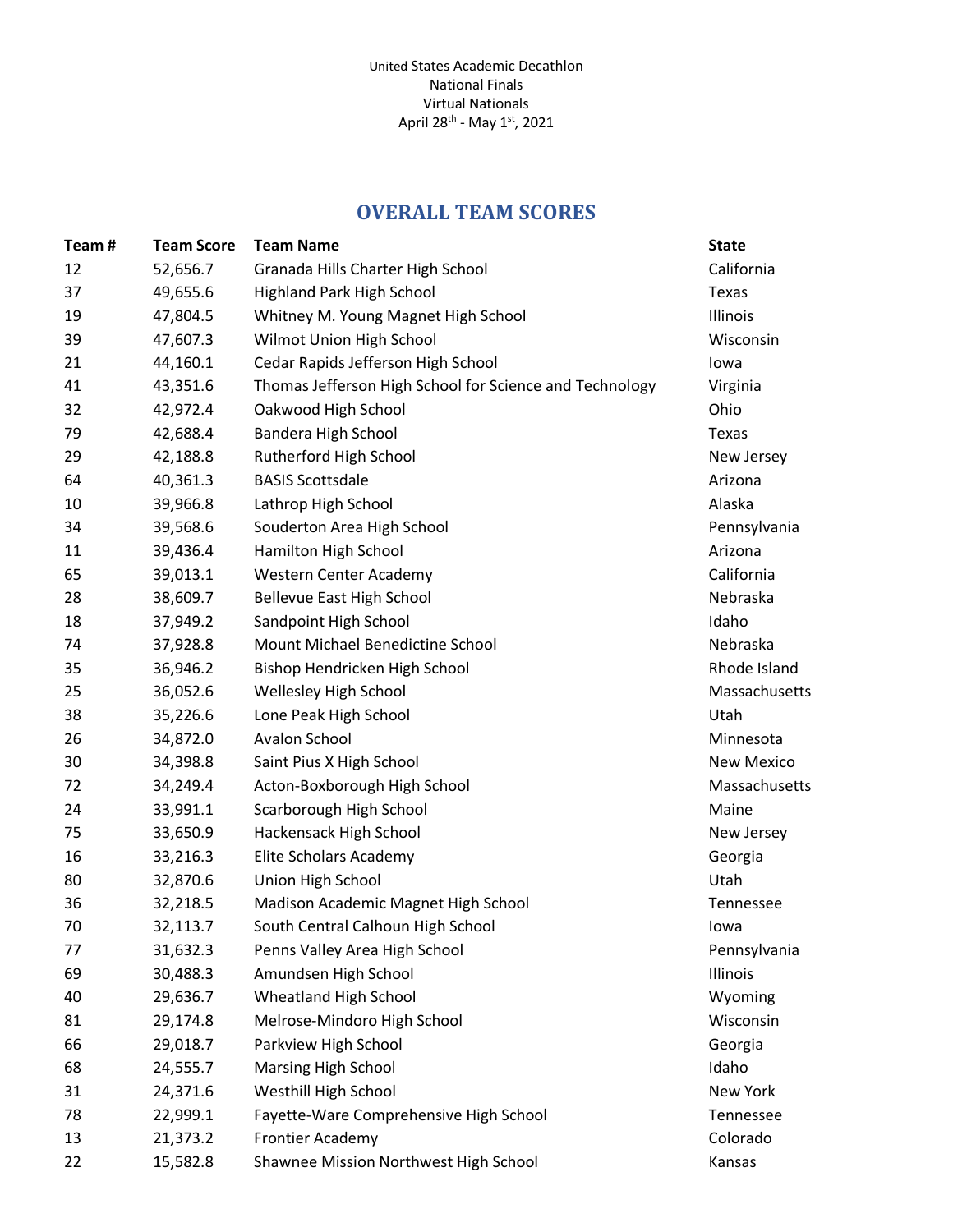<span id="page-4-0"></span>

| -82 | 15.027.7 | Bering Strait School District | Alaska   |
|-----|----------|-------------------------------|----------|
| -27 | 10.970.5 | University Academy            | Missouri |

# **OVERALL TEAM SCORE BY DIVISION**

### Division I

| Team# | <b>Team Score</b> | <b>Team Name</b>                                        | <b>State</b> |
|-------|-------------------|---------------------------------------------------------|--------------|
| 12    | 52,656.7          | Granada Hills Charter High School                       | California   |
| 37    | 49,655.6          | <b>Highland Park High School</b>                        | Texas        |
| 19    | 47,804.5          | Whitney M. Young Magnet High School                     | Illinois     |
| 21    | 44,160.1          | Cedar Rapids Jefferson High School                      | lowa         |
| 41    | 43,351.6          | Thomas Jefferson High School for Science and Technology | Virginia     |
| 34    | 39,568.6          | Souderton Area High School                              | Pennsylvania |
| 11    | 39,436.4          | Hamilton High School                                    | Arizona      |
| 38    | 35,226.6          | Lone Peak High School                                   | Utah         |
| 22    | 15,582.8          | Shawnee Mission Northwest High School                   | Kansas       |

### Division II

| Team# | <b>Team Score</b> | <b>Team Name</b>              | <b>State</b>  |
|-------|-------------------|-------------------------------|---------------|
| 39    | 47,607.3          | Wilmot Union High School      | Wisconsin     |
| 29    | 42,188.8          | Rutherford High School        | New Jersey    |
| 10    | 39,966.8          | Lathrop High School           | Alaska        |
| 28    | 38,609.7          | Bellevue East High School     | Nebraska      |
| 18    | 37,949.2          | Sandpoint High School         | Idaho         |
| 35    | 36,946.2          | Bishop Hendricken High School | Rhode Island  |
| 25    | 36,052.6          | Wellesley High School         | Massachusetts |
| 24    | 33,991.1          | Scarborough High School       | Maine         |

### Division III

| Team# | <b>Team Score</b> | <b>Team Name</b>                    | <b>State</b> |
|-------|-------------------|-------------------------------------|--------------|
| 32    | 42,972.4          | Oakwood High School                 | Ohio         |
| 26    | 34,872.0          | Avalon School                       | Minnesota    |
| 30    | 34,398.8          | Saint Pius X High School            | New Mexico   |
| 16    | 33,216.3          | Elite Scholars Academy              | Georgia      |
| 36    | 32,218.5          | Madison Academic Magnet High School | Tennessee    |
| 40    | 29,636.7          | Wheatland High School               | Wyoming      |
| 31    | 24,371.6          | Westhill High School                | New York     |
| 13    | 21,373.2          | <b>Frontier Academy</b>             | Colorado     |
| 27    | 10,970.5          | <b>University Academy</b>           | Missouri     |
|       |                   |                                     |              |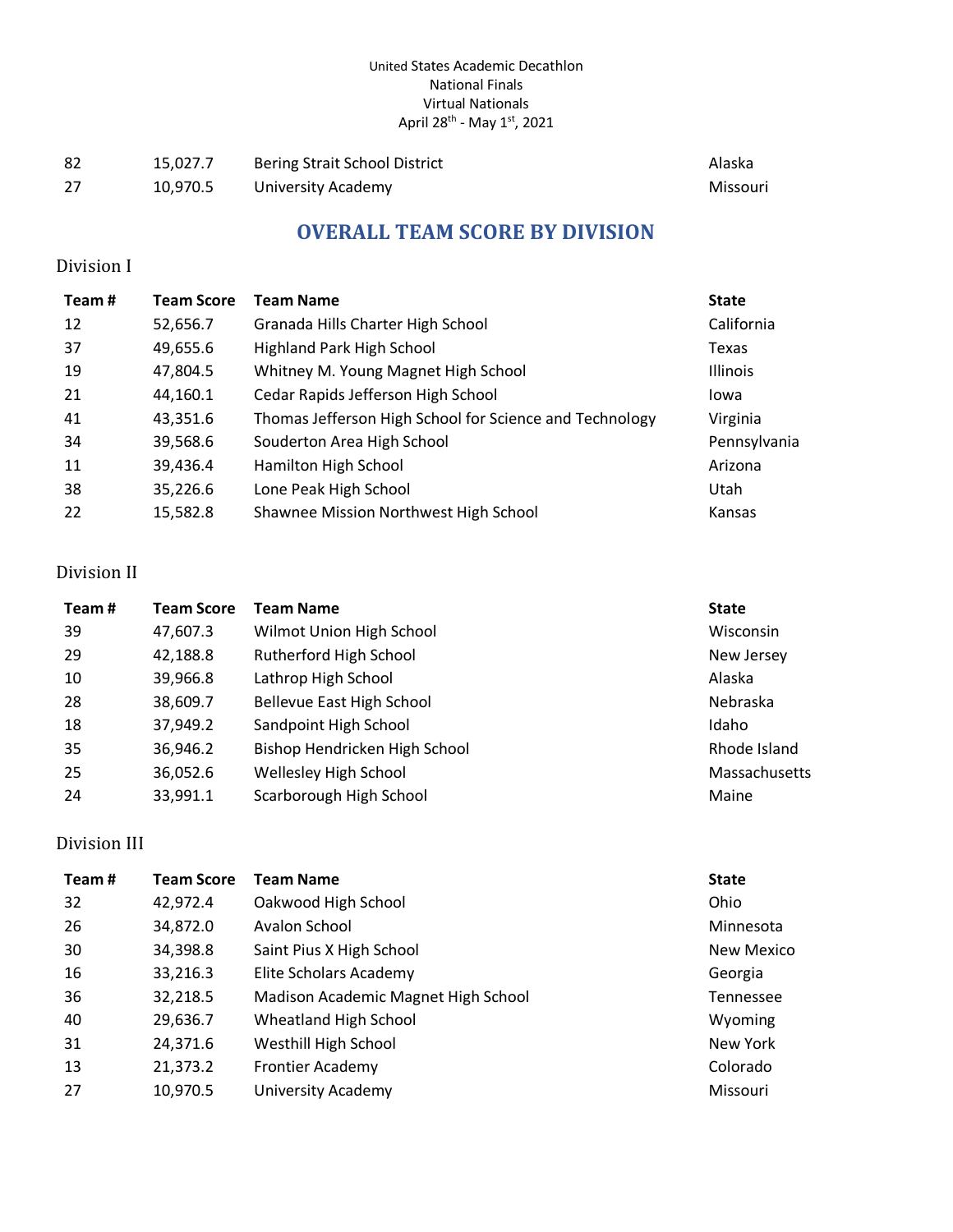### Division IV

| Team# | <b>Team Score</b> | <b>Team Name</b>                       | <b>State</b>    |
|-------|-------------------|----------------------------------------|-----------------|
| 79    | 42,688.4          | Bandera High School                    | Texas           |
| 64    | 40,361.3          | <b>BASIS Scottsdale</b>                | Arizona         |
| 65    | 39,013.1          | Western Center Academy                 | California      |
| 74    | 37,928.8          | Mount Michael Benedictine School       | Nebraska        |
| 72    | 34,249.4          | Acton-Boxborough High School           | Massachusetts   |
| 75    | 33,650.9          | Hackensack High School                 | New Jersey      |
| 80    | 32,870.6          | Union High School                      | Utah            |
| 70    | 32,113.7          | South Central Calhoun High School      | Iowa            |
| 77    | 31,632.3          | Penns Valley Area High School          | Pennsylvania    |
| 69    | 30,488.3          | Amundsen High School                   | <b>Illinois</b> |
| 81    | 29,174.8          | Melrose-Mindoro High School            | Wisconsin       |
| 66    | 29,018.7          | Parkview High School                   | Georgia         |
| 68    | 24,555.7          | Marsing High School                    | Idaho           |
| 78    | 22,999.1          | Fayette-Ware Comprehensive High School | Tennessee       |
| 82    | 15,027.7          | Bering Strait School District          | Alaska          |

# **TOP SCORING STUDENT BY DIVISION**

### <span id="page-5-0"></span>**Division I**

### Honor Division

| 9,314.7                    | Jasdeep Sidhu          | Granada Hills Charter High School | California |
|----------------------------|------------------------|-----------------------------------|------------|
| 9,054.6                    | Ryan Carmack           | <b>Highland Park High School</b>  | Texas      |
| 8,962.5                    | Dwaipayan Chanda       | Granada Hills Charter High School | California |
| <b>Scholastic Division</b> |                        |                                   |            |
| 8,772.9                    | Zorex Jr Villadelgado  | Granada Hills Charter High School | California |
| 8,765.1                    | Hirusha Liyanage       | Granada Hills Charter High School | California |
| 8,334.4                    | <b>Matthew Winters</b> | Highland Park High School         | Texas      |
| <b>Varsity Division</b>    |                        |                                   |            |
| 8,484.3                    | Joshua Choi            | Granada Hills Charter High School | California |
| 8,357.2                    | Justin Kim             | Granada Hills Charter High School | California |
| 7,919.3                    | Mackenna Bierschenk    | <b>Highland Park High School</b>  | Texas      |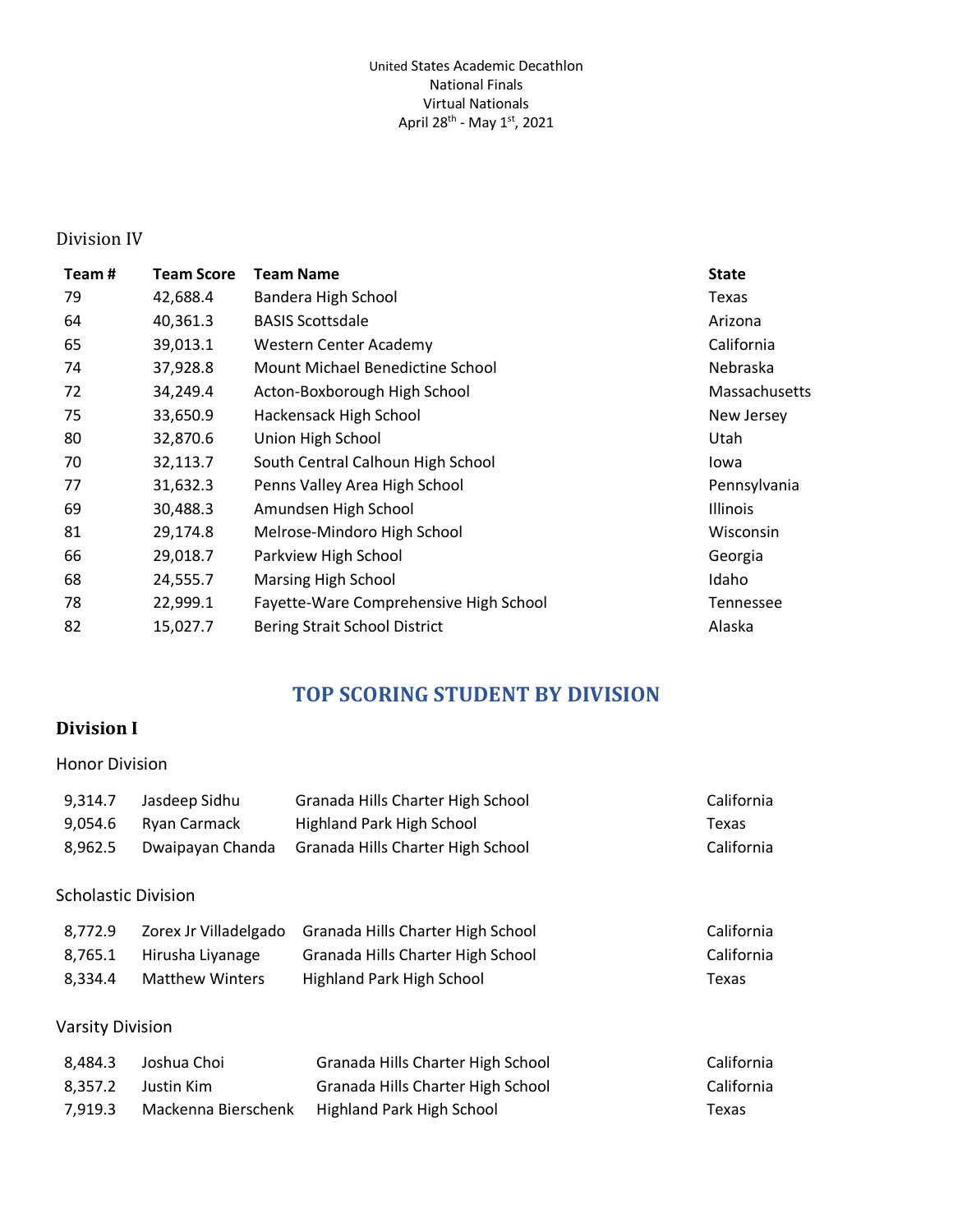### **Division II**

### Honor Division

| 8,656.5                    | Benjamin Workman        | Wellesley High School            | Massachusetts |
|----------------------------|-------------------------|----------------------------------|---------------|
| 8,486.6                    | Kyle VanHatten          | Lathrop High School              | Alaska        |
| 8,243.3                    | Jacob Landau            | Wellesley High School            | Massachusetts |
| <b>Scholastic Division</b> |                         |                                  |               |
| 8,360.5                    | Anna Carroll            | Wilmot Union High School         | Wisconsin     |
| 7,913.1                    | Erica Chen              | Rutherford High School           | New Jersey    |
| 7,306.6                    | Nathan Sittel           | <b>Bellevue East High School</b> | Nebraska      |
| <b>Varsity Division</b>    |                         |                                  |               |
| 8,160.8                    | <b>Meadow Loveless</b>  | Wilmot Union High School         | Wisconsin     |
| 7,763.9                    | Iain McCutchan          | Wilmot Union High School         | Wisconsin     |
| 6,939.4                    | Ayden Accola            | Lathrop High School              | Alaska        |
| <b>Division III</b>        |                         |                                  |               |
| <b>Honor Division</b>      |                         |                                  |               |
| 8,096.8                    | <b>Natalie Connelly</b> | Oakwood High School              | Ohio          |
| 8,007.2                    | Evan Hardern            | Oakwood High School              | Ohio          |
| 7,688.1                    | Lily Fullenhull         | Oakwood High School              | Ohio          |
| <b>Scholastic Division</b> |                         |                                  |               |
| 7,869.8                    | Luke Smallwood          | Oakwood High School              | Ohio          |
| 7,483.4                    | Soren Kingston          | Oakwood High School              | Ohio          |
| 7,360.1                    | Clare Jordan            | <b>Avalon School</b>             | Minnesota     |
| <b>Varsity Division</b>    |                         |                                  |               |
| 6,005.9                    | Nate Atocha             | Oakwood High School              | Ohio          |
| 5,509.4                    | Isaiah Rudy             | Oakwood High School              | Ohio          |

5,323.9 Julius Morgan-Myers Oakwood High School Ohio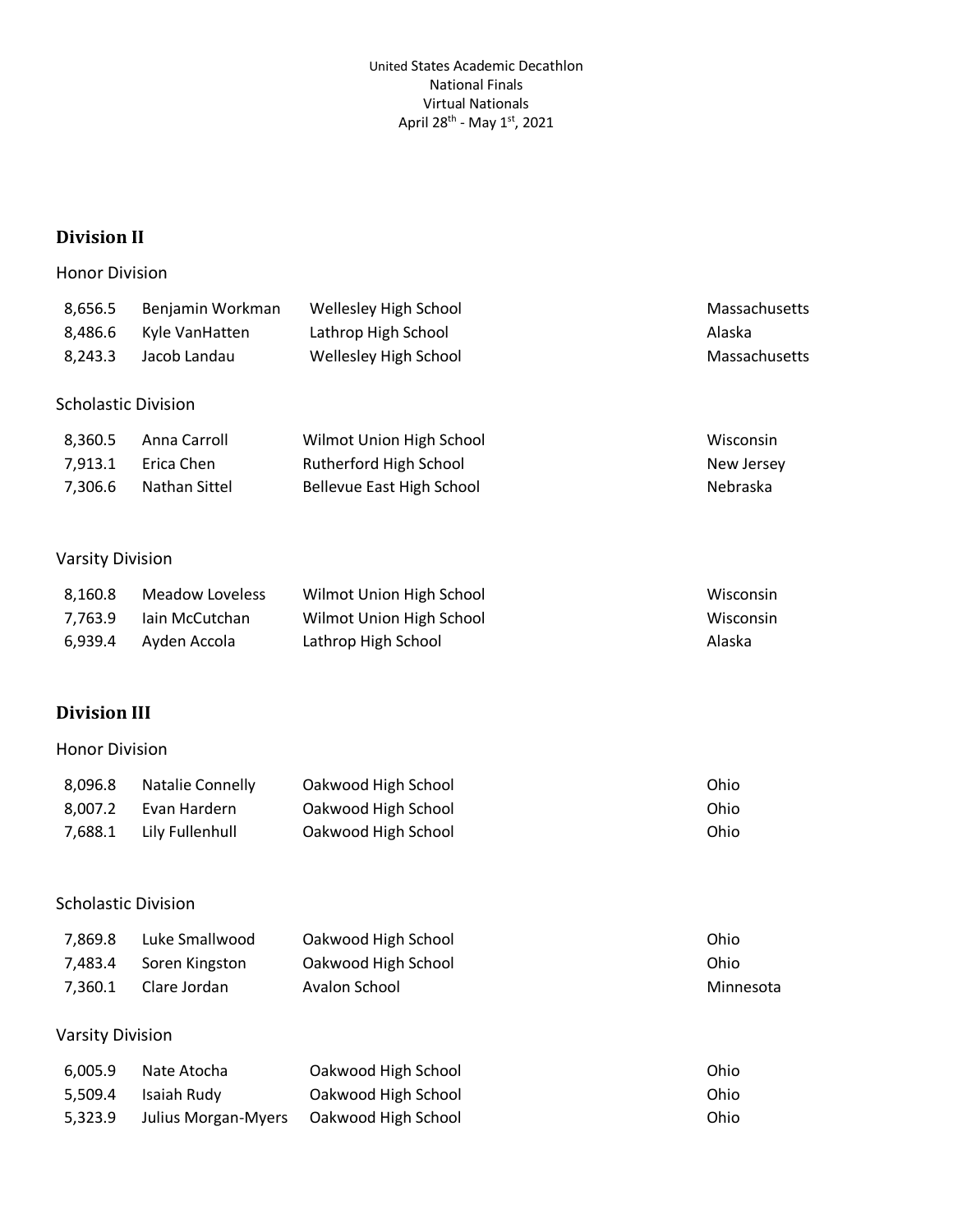### **Division IV**

### Honor Division

| 8,926.8                    | Alexander Clarke          | <b>BASIS Scottsdale</b>           | Arizona       |
|----------------------------|---------------------------|-----------------------------------|---------------|
| 8,580.0                    | Luke Bitzkie              | Bandera High School               | Texas         |
| 8,504.5                    | <b>Christian McKnelly</b> | Bandera High School               | Texas         |
| <b>Scholastic Division</b> |                           |                                   |               |
| 7,469.5                    | <b>Stanley Yuan</b>       | Acton-Boxborough High School      | Massachusetts |
| 7,437.0                    | Michael Mossman           | South Central Calhoun High School | Iowa          |
| 7,017.2                    | Rebecca Ellingson         | Bandera High School               | Texas         |
| <b>Varsity Division</b>    |                           |                                   |               |
| 6,671.6                    | Samuel Nimmrichter        | Bandera High School               | Texas         |
| 6,441.3                    | Jayson Bunnell            | Western Center Academy            | California    |
| 6,298.3                    | Ayden Reams               | Western Center Academy            | California    |
|                            |                           |                                   |               |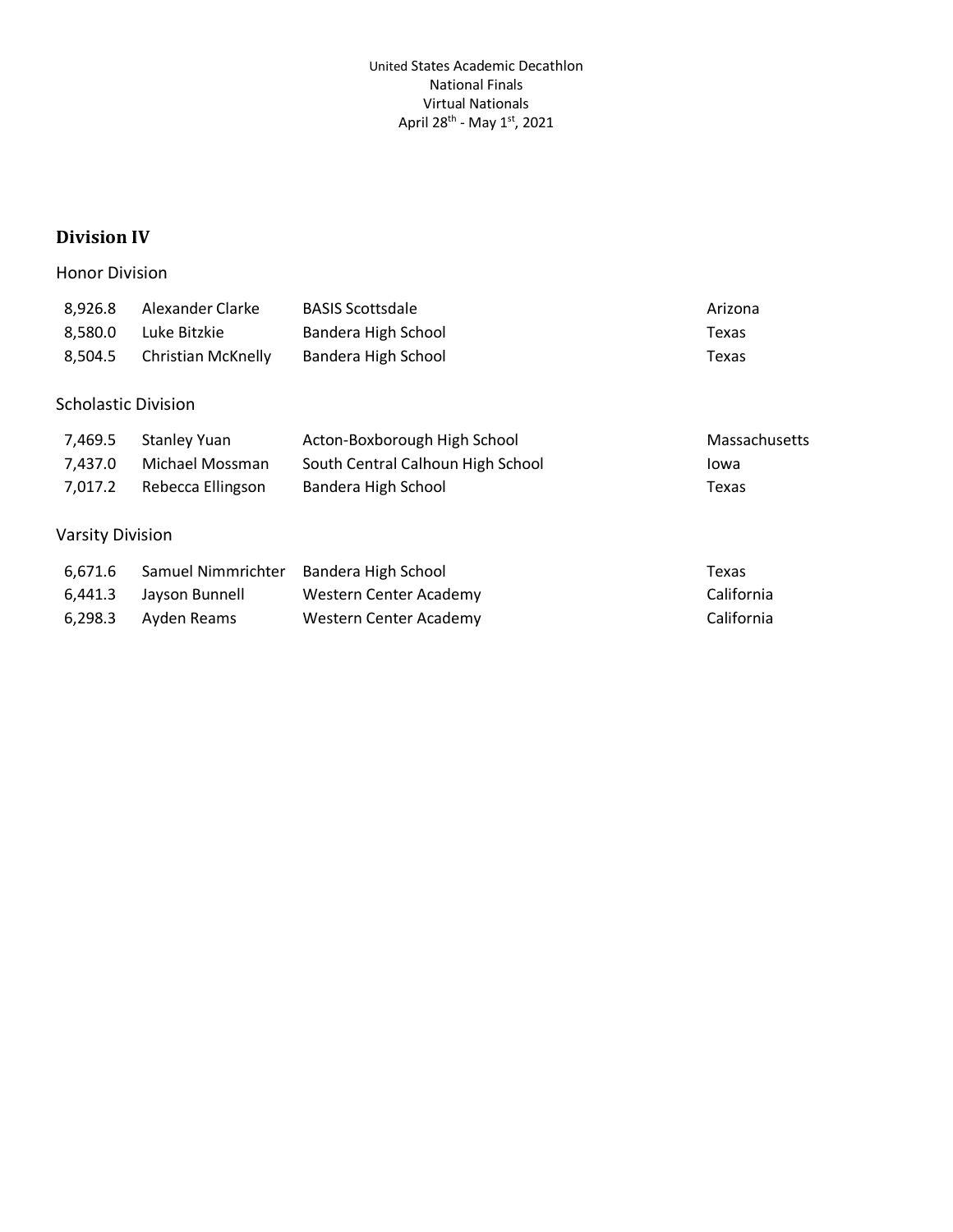# **TOP SCORING STUDENT BY TEAM**

<span id="page-8-0"></span>

| Score | <b>Stude</b> | <b>Name</b>             | <b>School</b>                                           | <b>State</b>      |
|-------|--------------|-------------------------|---------------------------------------------------------|-------------------|
| 8,486 | 1001         | Kyle VanHatten          | Lathrop High School                                     | Alaska            |
| 8,767 | 1101         | Chloe Zhan              | Hamilton High School                                    | Arizona           |
| 9,314 | 1203         | Jasdeep Sidhu           | Granada Hills Charter High School                       | California        |
| 5,462 | 1303         | Joseph Reardon          | <b>Frontier Academy</b>                                 | Colorado          |
| 6,892 | 1603         | Amy Pham                | Elite Scholars Academy                                  | Georgia           |
| 6,953 | 1801         | Alex Kingma             | Sandpoint High School                                   | Idaho             |
| 8,831 | 1903         | Cindy Mei               | Whitney M. Young Magnet High School                     | Illinois          |
| 7,810 | 2103         | Kaitlyn deBlois         | Cedar Rapids Jefferson High School                      | lowa              |
| 6,022 | 2201         | Jesse DeBok             | Shawnee Mission Northwest High School                   | Kansas            |
| 7,490 | 2401         | Lena Wood               | Scarborough High School                                 | Maine             |
| 8,656 | 2501         | Benjamin Workman        | Wellesley High School                                   | Massachusetts     |
| 7,360 | 2604         | Clare Jordan            | Avalon School                                           | Minnesota         |
| 4,006 | 2702         | Lucille Scanlon         | <b>University Academy</b>                               | Missouri          |
| 7,471 | 2803         | Sara Vance              | <b>Bellevue East High School</b>                        | Nebraska          |
| 8,238 | 2901         | Prerana Thippesha       | Rutherford High School                                  | New Jersey        |
| 6,425 | 3001         | Susanna Lanucara        | Saint Pius X High School                                | <b>New Mexico</b> |
| 5,277 | 3102         | Andrea Vigliotti        | Westhill High School                                    | New York          |
| 8,096 | 3201         | <b>Natalie Connelly</b> | Oakwood High School                                     | Ohio              |
| 8,756 | 3401         | <b>Magen Swartley</b>   | Souderton Area High School                              | Pennsylvania      |
| 7,691 | 3503         | Christopher Relyea      | Bishop Hendricken High School                           | Rhode Island      |
| 7,045 | 3603         | Breanna Datuin          | Madison Academic Magnet High School                     | Tennessee         |
| 9,054 | 3702         | Ryan Carmack            | Highland Park High School                               | Texas             |
| 8,155 | 3802         | <b>Scott Curtis</b>     | Lone Peak High School                                   | Utah              |
| 8,360 | 3904         | Anna Carroll            | Wilmot Union High School                                | Wisconsin         |
| 5,825 | 4001         | <b>Megan Biggs</b>      | Wheatland High School                                   | Wyoming           |
| 8,216 | 4103         | Joanna Cheng            | Thomas Jefferson High School for Science and Technology | Virginia          |
| 8,926 | 6401         | Alexander Clarke        | <b>BASIS Scottsdale</b>                                 | Arizona           |
| 7,093 | 6501         | <b>Byron Gonzalez</b>   | <b>Western Center Academy</b>                           | California        |
| 5,895 | 6602         | <b>Mitchel Chang</b>    | Parkview High School                                    | Georgia           |
| 4,726 | 6801         | Lazarus Sevy            | <b>Marsing High School</b>                              | Idaho             |
| 6,804 | 6901         | Oswaldo Ramirez         | Amundsen High School                                    | Illinois          |
| 7,437 | 7004         | Michael Mossman         | South Central Calhoun High School                       | lowa              |
| 8,189 | 7201         | James Hu                | Acton-Boxborough High School                            | Massachusetts     |
| 7,580 | 7401         | Michael Mullin          | Mount Michael Benedictine School                        | Nebraska          |
| 6,952 | 7501         | David Valarezo          | Hackensack High School                                  | New Jersey        |
| 7,844 | 7701         | Jack O'Donald           | Penns Valley Area High School                           | Pennsylvania      |
| 5,142 | 7802         | <b>Everette Doyle</b>   | Fayette-Ware Comprehensive High School                  | Tennessee         |
| 8,580 | 7901         | Luke Bitzkie            | Bandera High School                                     | Texas             |
| 7,197 | 8001         | William Meacham         | Union High School                                       | Utah              |
| 6,555 | 8104         | Noah Hanson             | Melrose-Mindoro High School                             | Wisconsin         |
| 3,900 | 8203         | Kaylea Eller            | <b>Bering Strait School District</b>                    | Alaska            |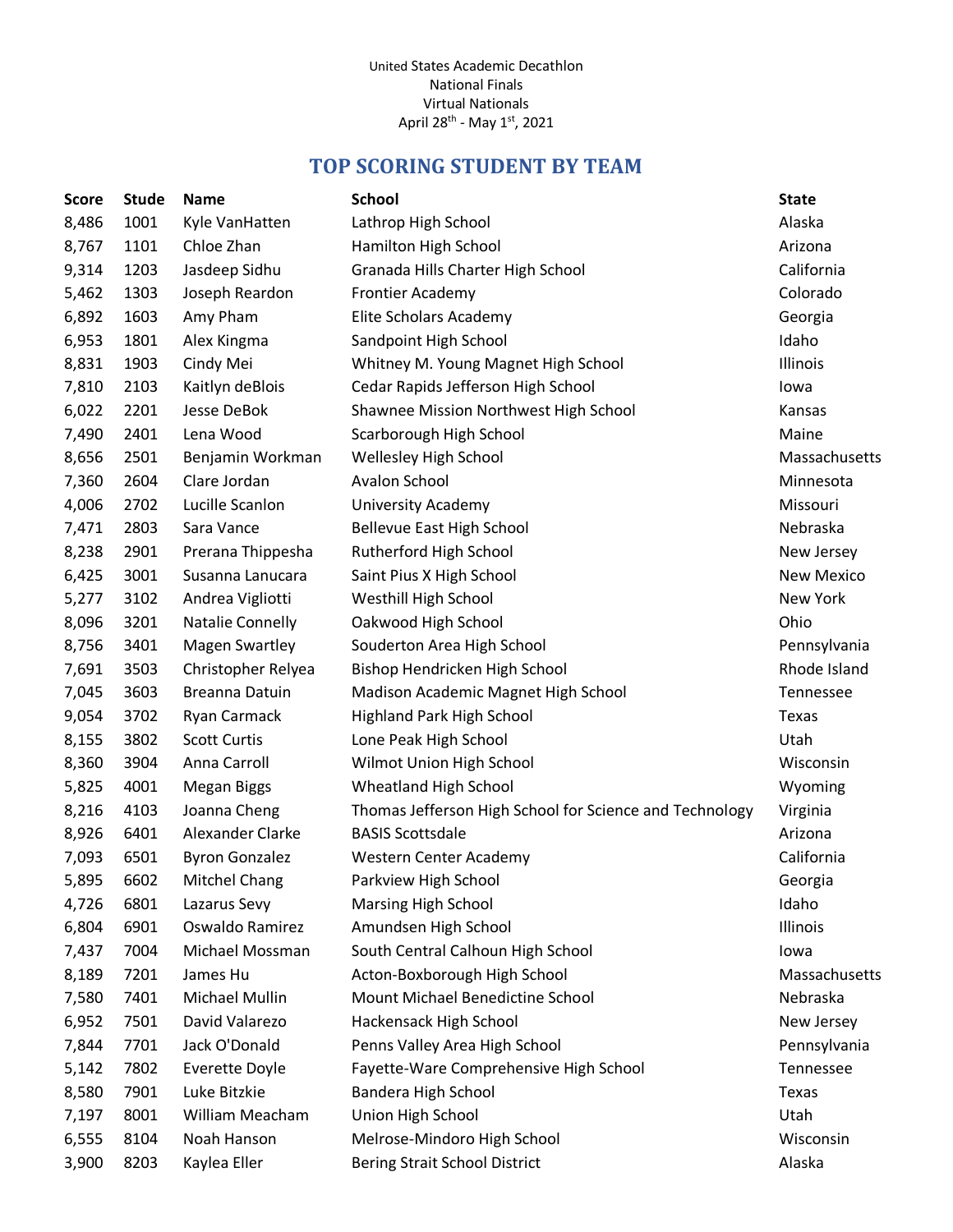# **TOP SCORING STUDENT BY DIVISION BY EVENT**

# **Art Division I**

### <span id="page-9-1"></span><span id="page-9-0"></span>Honor Division

| <b>Student</b><br><b>Score</b> | <b>Name</b>      | <b>School</b>                       | <b>State</b>    |
|--------------------------------|------------------|-------------------------------------|-----------------|
| 1,000<br>3701                  | Daniel Carrillo  | <b>Highland Park High School</b>    | Texas           |
| 964<br>3702                    | Ryan Carmack     | <b>Highland Park High School</b>    | Texas           |
| 964<br>3703                    | Kai Tsuei        | Highland Park High School           | Texas           |
| 964<br>1201                    | Dwaipayan Chanda | Granada Hills Charter High School   | California      |
| 964<br>1902                    | Sarah Lerner     | Whitney M. Young Magnet High School | <b>Illinois</b> |
| 946<br>1101                    | Chloe Zhan       | Hamilton High School                | Arizona         |
| <b>Scholastic Division</b>     |                  |                                     |                 |
| Student<br>Score               | <b>Name</b>      | School                              | State           |

| <b>Score</b> | <b>Student</b> | <b>Name</b>            | <b>School</b>                       | <b>State</b> |
|--------------|----------------|------------------------|-------------------------------------|--------------|
| 927          | 3704           | <b>Matthew Winters</b> | Highland Park High School           | Texas        |
| 909          | 3706           | Pike Dzurny            | Highland Park High School           | Texas        |
| 909          | 1204           | Eunice Choi            | Granada Hills Charter High School   | California   |
| 909          | 1205           | Hirusha Liyanage       | Granada Hills Charter High School   | California   |
| 909          | 1206           | Zorex Jr Villadelgado  | Granada Hills Charter High School   | California   |
| 909          | 1904           | Ella Cutler            | Whitney M. Young Magnet High School | Illinois     |
| 873          | 2104           | Ewan Greear            | Cedar Rapids Jefferson High School  | Iowa         |
| 873          | 3705           | Karina Zaydler         | Highland Park High School           | Texas        |
|              |                |                        |                                     |              |

Varsity Division

| <b>Score</b> | <b>Student</b> | <b>Name</b>         | <b>School</b>                       | <b>State</b> |
|--------------|----------------|---------------------|-------------------------------------|--------------|
| 946          | 3707           | Mackenna Bierschenk | Highland Park High School           | Texas        |
| 946          | 1907           | Neil Rockey         | Whitney M. Young Magnet High School | Illinois     |
| 927          | 1207           | Joshua Choi         | Granada Hills Charter High School   | California   |
| 927          | 1208           | Justin Kim          | Granada Hills Charter High School   | California   |
| 855          | 3708           | Jasper Chen         | Highland Park High School           | Texas        |
| 855          | 3709           | Yixing "Jack" Jiang | <b>Highland Park High School</b>    | Texas        |
|              |                |                     |                                     |              |

### <span id="page-9-2"></span>Honor Division

# **Art Division II**

| <b>Score</b> | <b>Student</b> | <b>Name</b>      | School                   | <b>State</b>  |
|--------------|----------------|------------------|--------------------------|---------------|
| 1,000        | 2501           | Benjamin Workman | Wellesley High School    | Massachusetts |
| 982          | 3902           | Isaac Keen       | Wilmot Union High School | Wisconsin     |
| 964          | 3901           | Sydney Fontaine  | Wilmot Union High School | Wisconsin     |
| 964          | 1002           | Benjamin Pilon   | Lathrop High School      | Alaska        |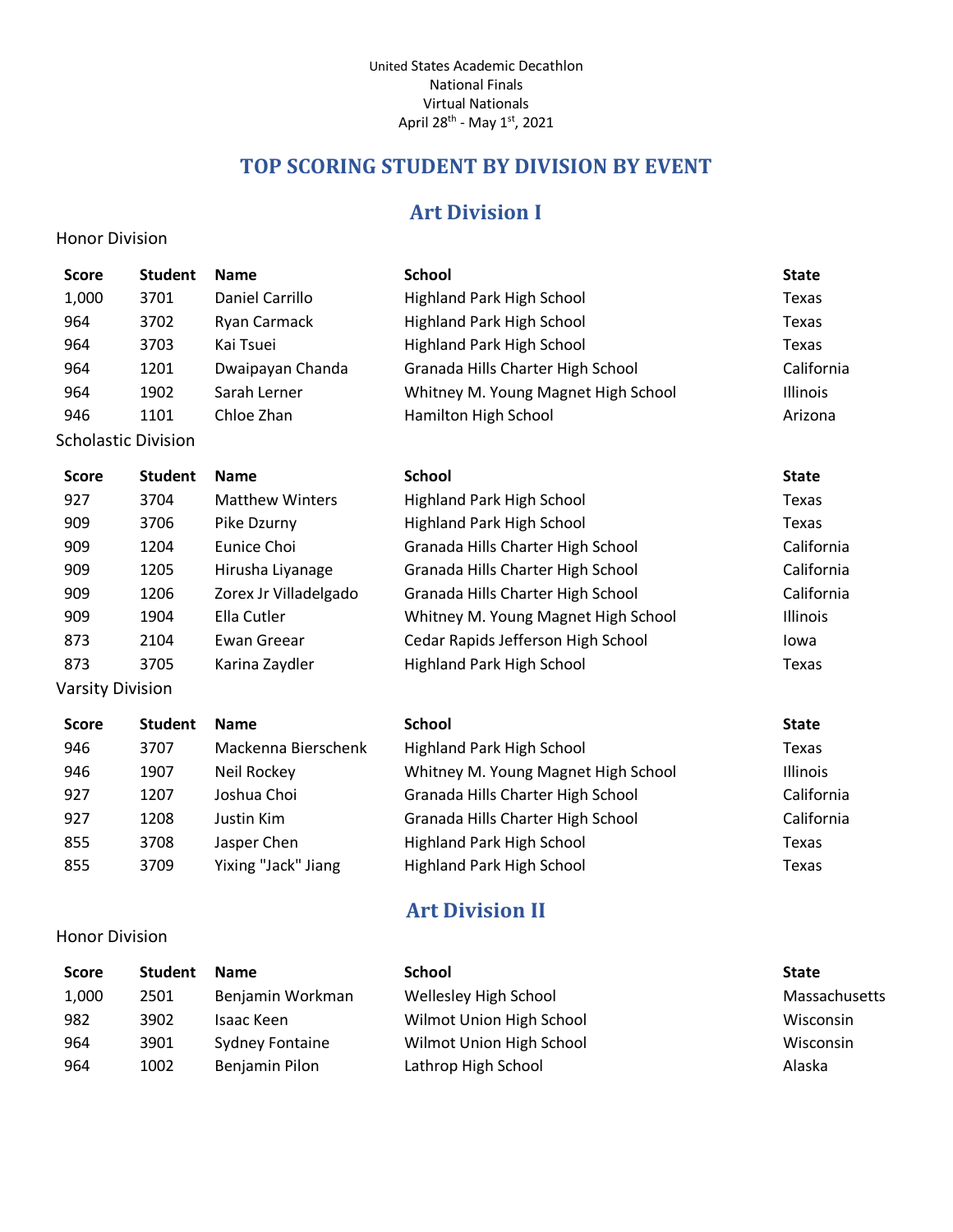### Scholastic Division

<span id="page-10-0"></span>Honor Division

| Score                   | <b>Student</b> | <b>Name</b>   | <b>School</b>            | <b>State</b> |
|-------------------------|----------------|---------------|--------------------------|--------------|
| 982                     | 3904           | Anna Carroll  | Wilmot Union High School | Wisconsin    |
| 909                     | 2904           | Erica Chen    | Rutherford High School   | New Jersey   |
| 836                     | 3905           | Lydia Fielder | Wilmot Union High School | Wisconsin    |
| <b>Varsity Division</b> |                |               |                          |              |

|      | <b>Name</b>            | <b>School</b>            | <b>State</b> |
|------|------------------------|--------------------------|--------------|
| 3907 | Jain McCutchan         | Wilmot Union High School | Wisconsin    |
| 3908 | <b>Meadow Loveless</b> | Wilmot Union High School | Wisconsin    |
| 1007 | Ayden Accola           | Lathrop High School      | Alaska       |
| 2908 | Kara Brennan           | Rutherford High School   | New Jersey   |
|      | <b>Student</b>         |                          |              |

# **Art Division III**

| <b>Score</b>          | <b>Student</b>             | <b>Name</b>      | <b>School</b>                       | <b>State</b> |
|-----------------------|----------------------------|------------------|-------------------------------------|--------------|
| 891                   | 3001                       | Susanna Lanucara | Saint Pius X High School            | New Mexico   |
| 891                   | 3603                       | Breanna Datuin   | Madison Academic Magnet High School | Tennessee    |
| 855                   | 3203                       | Lily Fullenhull  | Oakwood High School                 | Ohio         |
| 836                   | 3201                       | Natalie Connelly | Oakwood High School                 | Ohio         |
|                       | <b>Scholastic Division</b> |                  |                                     |              |
| <b>Score</b>          | <b>Student</b>             | <b>Name</b>      | <b>School</b>                       | <b>State</b> |
| 891                   | 3204                       | Luke Smallwood   | Oakwood High School                 | Ohio         |
| 873                   | 3205                       | Soren Kingston   | Oakwood High School                 | Ohio         |
| 855                   | 2604                       | Clare Jordan     | Avalon School                       | Minnesota    |
| Varsity Division      |                            |                  |                                     |              |
| <b>Score</b>          | <b>Student</b>             | <b>Name</b>      | <b>School</b>                       | <b>State</b> |
| 764                   | 3207                       | Nate Atocha      | Oakwood High School                 | Ohio         |
| 673                   | 3007                       | Ulban Aragon     | Saint Pius X High School            | New Mexico   |
| 618                   | 2607                       | Reed Howell      | Avalon School                       | Minnesota    |
|                       |                            |                  | <b>Art Division IV</b>              |              |
| <b>Honor Division</b> |                            |                  |                                     |              |

<span id="page-10-1"></span>

| <b>Score</b> | <b>Student</b> | <b>Name</b>        | School                  | <b>State</b> |
|--------------|----------------|--------------------|-------------------------|--------------|
| 964          | 7902           | Christian McKnelly | Bandera High School     | Texas        |
| 946          | 6401           | Alexander Clarke   | <b>BASIS Scottsdale</b> | Arizona      |
| 909          | 7901           | Luke Bitzkie       | Bandera High School     | Texas        |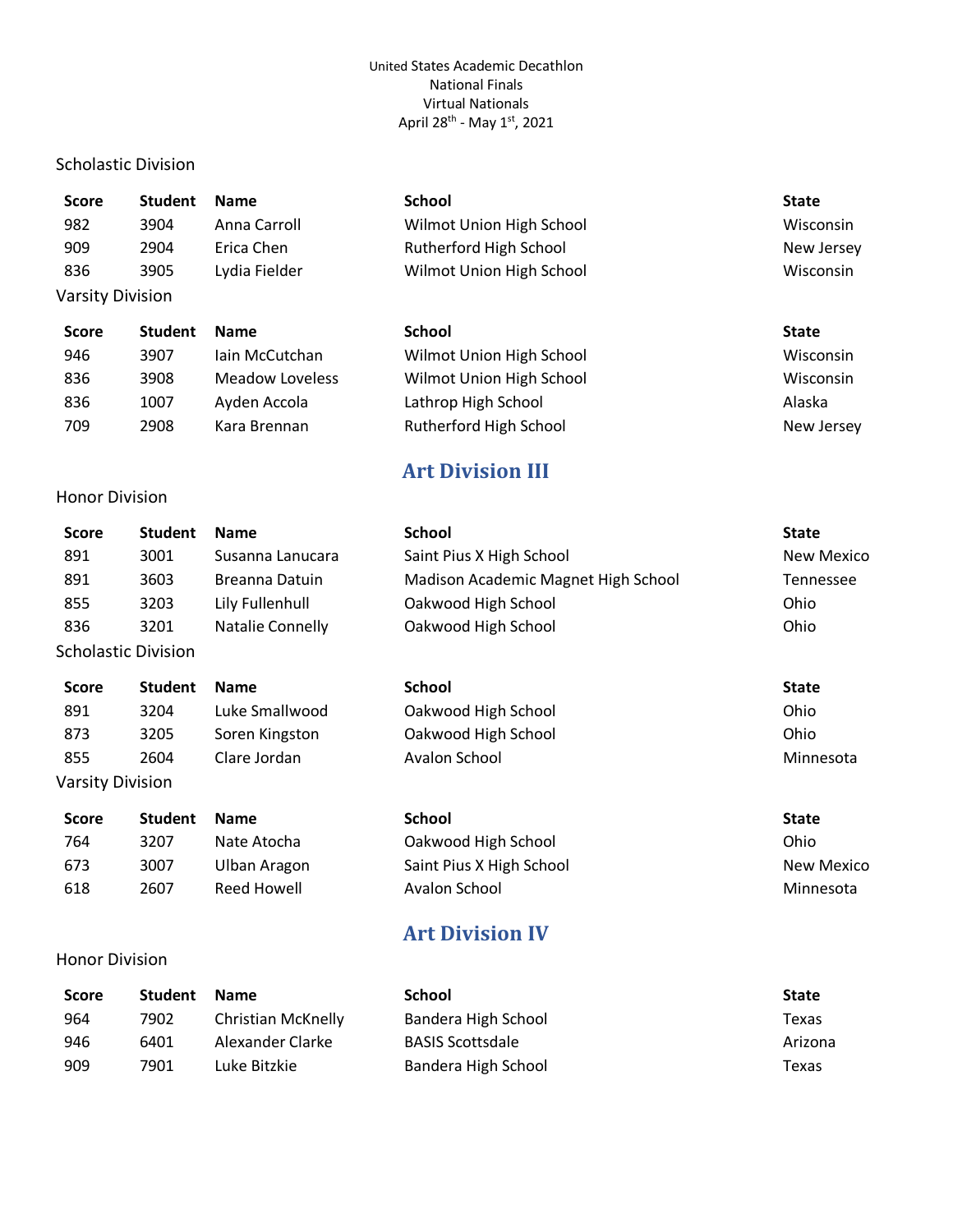### Scholastic Division

| <b>Score</b> | <b>Student</b> | <b>Name</b>        | <b>School</b>                     | <b>State</b> |
|--------------|----------------|--------------------|-----------------------------------|--------------|
| 891          | 7004           | Michael Mossman    | South Central Calhoun High School | lowa         |
| 818          | 6504           | Aubriana Bernhardt | Western Center Academy            | California   |
| 800          | 8104           | Noah Hanson        | Melrose-Mindoro High School       | Wisconsin    |

### Varsity Division

| <b>Score</b> | <b>Student</b> | <b>Name</b>        | School                           | <b>State</b> |
|--------------|----------------|--------------------|----------------------------------|--------------|
| 764          | 6509           | Ayden Reams        | Western Center Academy           | California   |
| 764          | 7907           | Samuel Nimmrichter | Bandera High School              | Texas        |
| 727          | 6507           | Jayson Bunnell     | <b>Western Center Academy</b>    | California   |
| 709          | 7409           | Michael Kult       | Mount Michael Benedictine School | Nebraska     |

# **Economics Division I**

### <span id="page-11-0"></span>Honor Division

| <b>Score</b> | <b>Student</b> | <b>Name</b>           | <b>School</b>                       | <b>State</b> |
|--------------|----------------|-----------------------|-------------------------------------|--------------|
| 927          | 1902           | Sarah Lerner          | Whitney M. Young Magnet High School | Illinois     |
| 927          | 3701           | Daniel Carrillo       | <b>Highland Park High School</b>    | Texas        |
| 909          | 3702           | Ryan Carmack          | Highland Park High School           | Texas        |
| 891          | 3401           | <b>Magen Swartley</b> | Souderton Area High School          | Pennsylvania |
| 891          | 1201           | Dwaipayan Chanda      | Granada Hills Charter High School   | California   |

### Scholastic Division

| <b>Score</b> | <b>Student</b> | <b>Name</b>            | School                              | <b>State</b>    |
|--------------|----------------|------------------------|-------------------------------------|-----------------|
| 891          | 1904           | Ella Cutler            | Whitney M. Young Magnet High School | <b>Illinois</b> |
| 873          | 1205           | Hirusha Liyanage       | Granada Hills Charter High School   | California      |
| 855          | 3704           | <b>Matthew Winters</b> | Highland Park High School           | Texas           |

| <b>Score</b> | <b>Student</b> | <b>Name</b>         | <b>School</b>                     | <b>State</b> |
|--------------|----------------|---------------------|-----------------------------------|--------------|
| 800          | 1207           | Joshua Choi         | Granada Hills Charter High School | California   |
| 800          | 1208           | Justin Kim          | Granada Hills Charter High School | California   |
| 800          | 3707           | Mackenna Bierschenk | <b>Highland Park High School</b>  | Texas        |
| 746          | 3708           | Jasper Chen         | <b>Highland Park High School</b>  | Texas        |
| 727          | 3709           | Yixing "Jack" Jiang | Highland Park High School         | Texas        |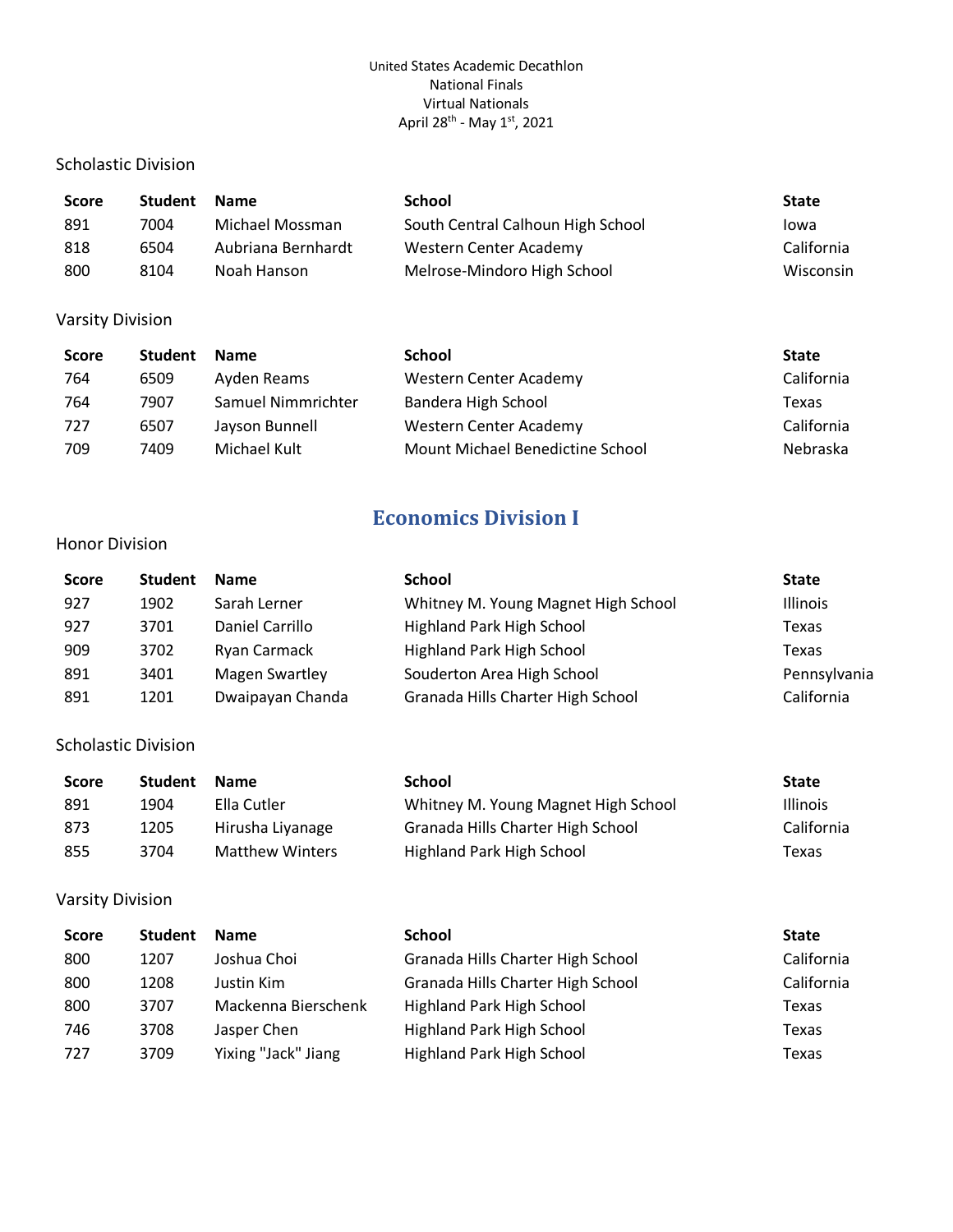# **Economics Division II**

### <span id="page-12-0"></span>Honor Division

| Score | <b>Student</b> | <b>Name</b>            | School                   | <b>State</b>  |
|-------|----------------|------------------------|--------------------------|---------------|
| 891   | 2502           | Jacob Landau           | Wellesley High School    | Massachusetts |
| 873   | 1001           | Kyle VanHatten         | Lathrop High School      | Alaska        |
| 855   | 3901           | <b>Sydney Fontaine</b> | Wilmot Union High School | Wisconsin     |
| 855   | 3902           | Isaac Keen             | Wilmot Union High School | Wisconsin     |

### Scholastic Division

| <b>Score</b> | <b>Student</b> | <b>Name</b>          | School                    | State           |
|--------------|----------------|----------------------|---------------------------|-----------------|
| 891          | 3904           | Anna Carroll         | Wilmot Union High School  | Wisconsin       |
| 764          | 2805           | Johnathon Hutchinson | Bellevue East High School | Nebraska        |
| 691          | 2804           | Elias Ervin          | Bellevue East High School | <b>Nebraska</b> |

### Varsity Division

| <b>Score</b> | <b>Student</b> | <b>Name</b>     | <b>School</b>            | <b>State</b> |
|--------------|----------------|-----------------|--------------------------|--------------|
| 800          | 3907           | Jain McCutchan  | Wilmot Union High School | Wisconsin    |
| 727          | 3908           | Meadow Loveless | Wilmot Union High School | Wisconsin    |
| 582          | 1007           | Ayden Accola    | Lathrop High School      | Alaska       |

# **Economics Division III**

### <span id="page-12-1"></span>Honor Division

| <b>Score</b>               | <b>Student</b> | <b>Name</b>               | <b>School</b>       | <b>State</b> |
|----------------------------|----------------|---------------------------|---------------------|--------------|
| 800                        | 3203           | Lily Fullenhull           | Oakwood High School | Ohio         |
| 800                        | 3201           | <b>Natalie Connelly</b>   | Oakwood High School | Ohio         |
| 782                        | 3202           | Evan Hardern              | Oakwood High School | Ohio         |
| 691                        | 2602           | Duncan Adelsheim-Marshall | Avalon School       | Minnesota    |
| <b>Scholastic Division</b> |                |                           |                     |              |

| <b>Score</b> | <b>Student</b> | <b>Name</b>    | School              | <b>State</b> |
|--------------|----------------|----------------|---------------------|--------------|
| 800          | 3204           | Luke Smallwood | Oakwood High School | Ohio         |
| 727          | 3205           | Soren Kingston | Oakwood High School | Ohio         |
| 673          | 2604           | Clare Jordan   | Avalon School       | Minnesota    |

| <b>Score</b> | <b>Student</b> | <b>Name</b>         | School                   | <b>State</b>      |
|--------------|----------------|---------------------|--------------------------|-------------------|
| 546          | 3209           | Julius Morgan-Myers | Oakwood High School      | Ohio              |
| 491          | 3208           | Isaiah Rudv         | Oakwood High School      | Ohio              |
| 473          | 3007           | Ulban Aragon        | Saint Pius X High School | <b>New Mexico</b> |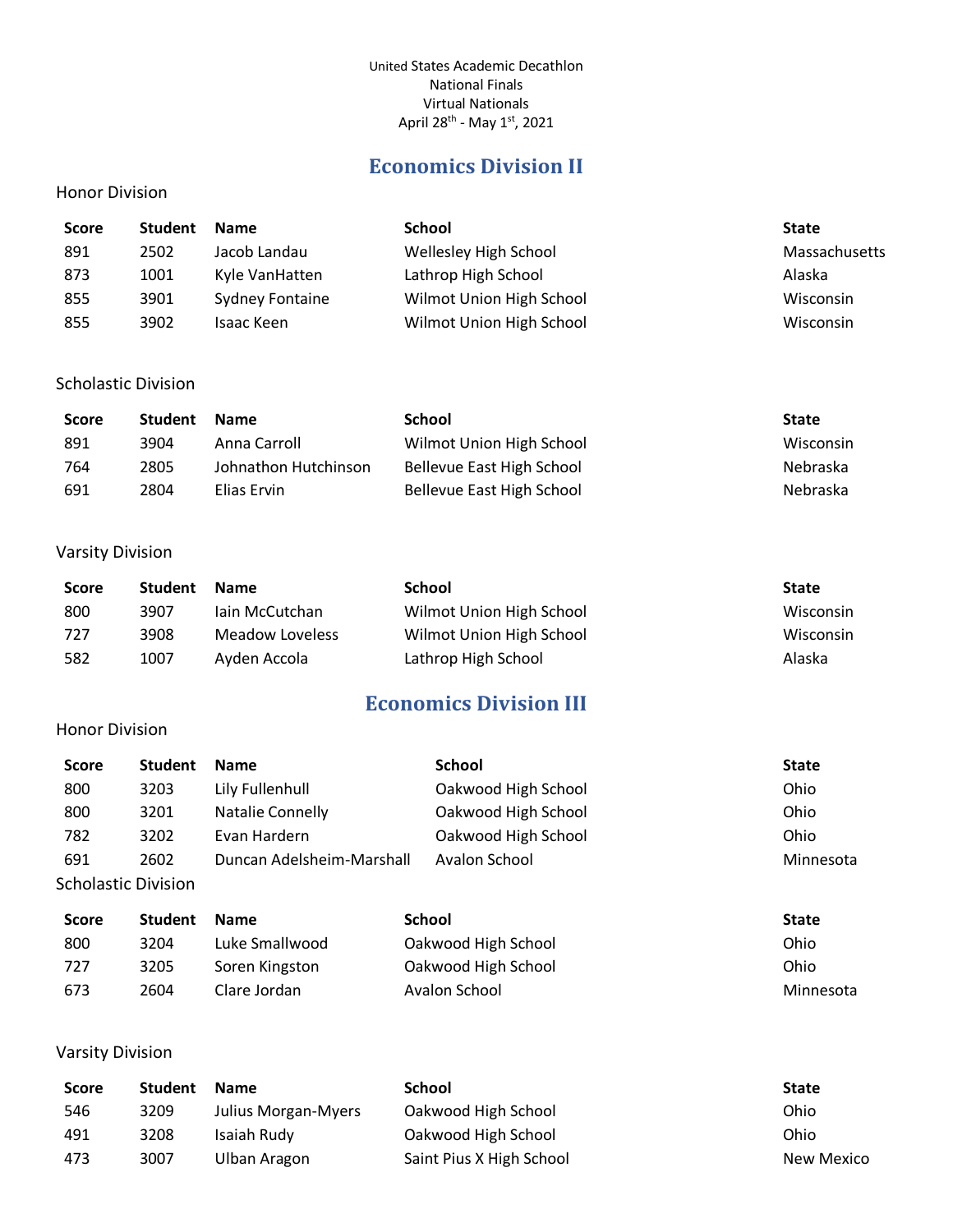# **Economics Division IV**

### <span id="page-13-0"></span>Honor Division

| <b>Score</b>            | <b>Student</b>             | <b>Name</b>         | <b>School</b>                     | <b>State</b>  |
|-------------------------|----------------------------|---------------------|-----------------------------------|---------------|
| 873                     | 6401                       | Alexander Clarke    | <b>BASIS Scottsdale</b>           | Arizona       |
| 855                     | 7902                       | Christian McKnelly  | Bandera High School               | Texas         |
| 818                     | 7001                       | A.J. Maulsby        | South Central Calhoun High School | Iowa          |
| 818                     | 7201                       | James Hu            | Acton-Boxborough High School      | Massachusetts |
|                         | <b>Scholastic Division</b> |                     |                                   |               |
| <b>Score</b>            | <b>Student</b>             | <b>Name</b>         | <b>School</b>                     | <b>State</b>  |
| 746                     | 8004                       | Alexa Hales         | Union High School                 | Utah          |
| 727                     | 7004                       | Michael Mossman     | South Central Calhoun High School | Iowa          |
| 691                     | 7205                       | <b>Stanley Yuan</b> | Acton-Boxborough High School      | Massachusetts |
| <b>Varsity Division</b> |                            |                     |                                   |               |
| <b>Score</b>            | <b>Student</b>             | <b>Name</b>         | <b>School</b>                     | <b>State</b>  |
| 50Q                     | 650Q                       | Ayden Reams         | Wastarn Cantar Aradamy            | California    |

| 509 | 6509 | Ayden Reams          | Western Center Academy           | California |
|-----|------|----------------------|----------------------------------|------------|
| 509 | 6507 | Jayson Bunnell       | <b>Western Center Academy</b>    | California |
| 473 | 7408 | <b>Andrew Hartin</b> | Mount Michael Benedictine School | Nebraska   |
| 473 | 6508 | Sophia Carver        | Western Center Academy           | California |
| 473 | 7907 | Samuel Nimmrichter   | Bandera High School              | Texas      |
| 455 | 7507 | Christopher Veloz    | Hackensack High School           | New Jersey |
| 455 | 6408 | <b>Kunal Pawar</b>   | <b>BASIS Scottsdale</b>          | Arizona    |

# **Science Division I**

| Score | <b>Student</b> | <b>Name</b>      | <b>School</b>                     | <b>State</b> |
|-------|----------------|------------------|-----------------------------------|--------------|
| 982   | 1202           | Chloe Hyun       | Granada Hills Charter High School | California   |
| 964   | 1203           | Jasdeep Sidhu    | Granada Hills Charter High School | California   |
| 964   | 1201           | Dwaipayan Chanda | Granada Hills Charter High School | California   |
| 964   | 3702           | Ryan Carmack     | Highland Park High School         | Texas        |
| 946   | 3703           | Kai Tsuei        | <b>Highland Park High School</b>  | Texas        |
| 946   | 1101           | Chloe Zhan       | Hamilton High School              | Arizona      |
|       |                |                  |                                   |              |

### Scholastic Division

<span id="page-13-1"></span>Honor Division

| Score | <b>Student</b> | <b>Name</b>      | <b>School</b>                       | <b>State</b>    |
|-------|----------------|------------------|-------------------------------------|-----------------|
| 982   | 1204           | Eunice Choi      | Granada Hills Charter High School   | California      |
| 964   | 1205           | Hirusha Liyanage | Granada Hills Charter High School   | California      |
| 927   | 1905           | Cynthia Di       | Whitney M. Young Magnet High School | <b>Illinois</b> |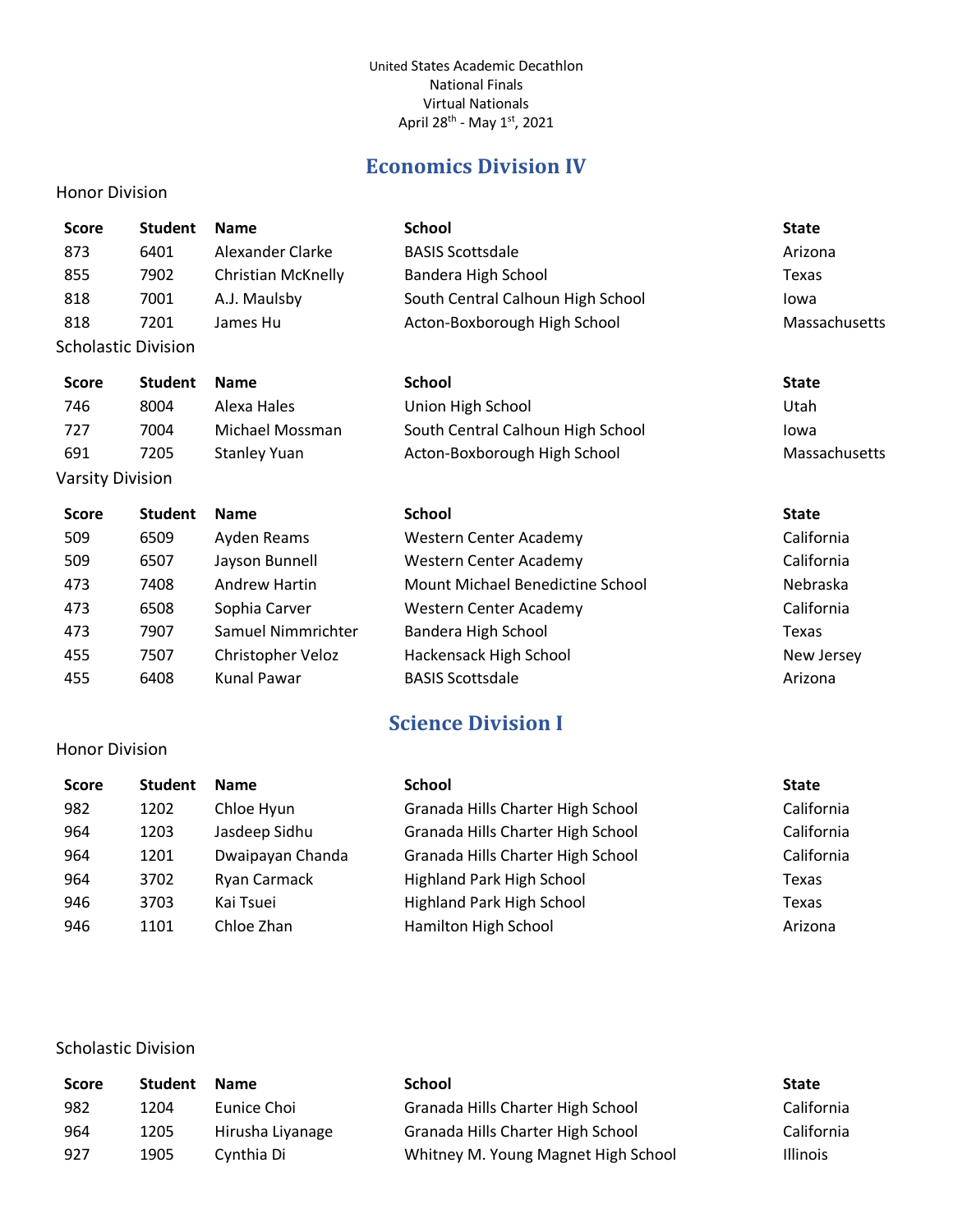### Varsity Division

| <b>Score</b> | <b>Student</b> | <b>Name</b>         | School                            | <b>State</b> |
|--------------|----------------|---------------------|-----------------------------------|--------------|
| 927          | 1208           | Justin Kim          | Granada Hills Charter High School | California   |
| 891          | 1207           | Joshua Choi         | Granada Hills Charter High School | California   |
| 800          | 3707           | Mackenna Bierschenk | Highland Park High School         | Texas        |

# **Science Division II**

### <span id="page-14-0"></span>Honor Division

| <b>Score</b> | <b>Student</b> | <b>Name</b>      | School                        | <b>State</b>  |
|--------------|----------------|------------------|-------------------------------|---------------|
| 946          | 3502           | Walter Kretzer   | Bishop Hendricken High School | Rhode Island  |
| 946          | 3902           | Isaac Keen       | Wilmot Union High School      | Wisconsin     |
| 873          | 2903           | Dana Serea       | <b>Rutherford High School</b> | New Jersey    |
| 855          | 2501           | Benjamin Workman | Wellesley High School         | Massachusetts |

### Scholastic Division

| Score | <b>Student</b> | <b>Name</b>       | <b>School</b>            | <b>State</b> |
|-------|----------------|-------------------|--------------------------|--------------|
| 909   | 2904           | Erica Chen        | Rutherford High School   | New Jersey   |
| 855   | 3904           | Anna Carroll      | Wilmot Union High School | Wisconsin    |
| 818   | 2905           | Kenisha Vaghasiya | Rutherford High School   | New Jersey   |

| <b>Score</b> | <b>Student</b> | <b>Name</b>     | <b>School</b>            | <b>State</b> |
|--------------|----------------|-----------------|--------------------------|--------------|
| 909          | 3908           | Meadow Loveless | Wilmot Union High School | Wisconsin    |
| 800          | 3907           | Jain McCutchan  | Wilmot Union High School | Wisconsin    |
| 709          | 1007           | Ayden Accola    | Lathrop High School      | Alaska       |
| 709          | 2907           | Huda Oskui      | Rutherford High School   | New Jersey   |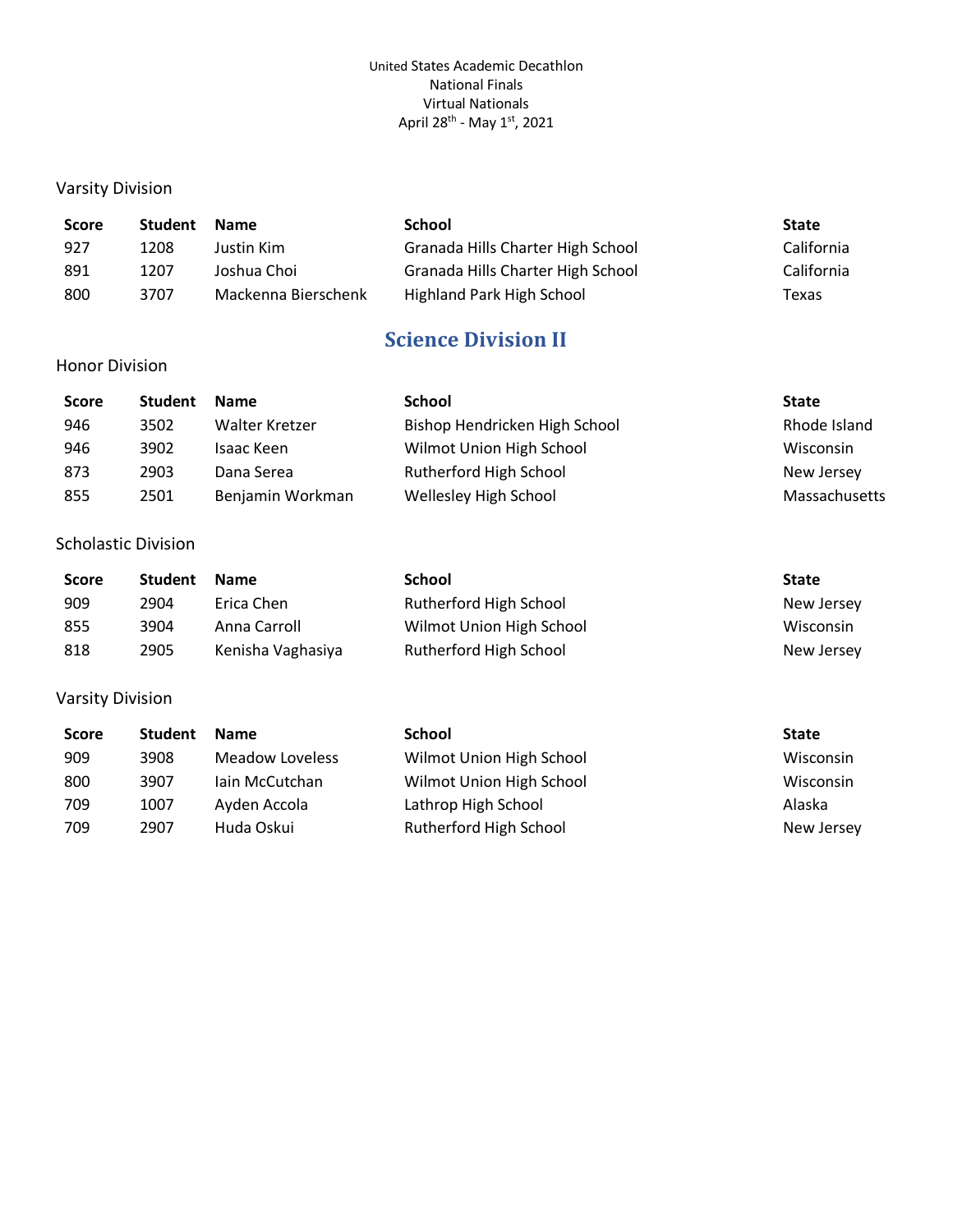# **Science Division III**

### <span id="page-15-0"></span>Honor Division

| <b>Score</b> | <b>Student</b> | <b>Name</b>               | <b>School</b>                       | <b>State</b> |
|--------------|----------------|---------------------------|-------------------------------------|--------------|
| 836          | 1603           | Amy Pham                  | Elite Scholars Academy              | Georgia      |
| 746          | 3201           | <b>Natalie Connelly</b>   | Oakwood High School                 | Ohio         |
| 746          | 2602           | Duncan Adelsheim-Marshall | Avalon School                       | Minnesota    |
| 655          | 3603           | Breanna Datuin            | Madison Academic Magnet High School | Tennessee    |
| 655          | 2601           | Ephraim Erjavec           | Avalon School                       | Minnesota    |
| 655          | 3202           | Evan Hardern              | Oakwood High School                 | Ohio         |

### Scholastic Division

| <b>Score</b> | <b>Student</b> | <b>Name</b>    | <b>School</b>            | <b>State</b>      |
|--------------|----------------|----------------|--------------------------|-------------------|
| 891          | 3204           | Luke Smallwood | Oakwood High School      | Ohio              |
| 746          | 2604           | Clare Jordan   | Avalon School            | Minnesota         |
| 746          | 3205           | Soren Kingston | Oakwood High School      | Ohio              |
| 600          | 2606           | Owen Clowney   | Avalon School            | Minnesota         |
| 600          | 3005           | Danny Pham     | Saint Pius X High School | <b>New Mexico</b> |

Varsity Division

| <b>Score</b> | <b>Student</b> | <b>Name</b>          | School                   | <b>State</b> |
|--------------|----------------|----------------------|--------------------------|--------------|
| 564          | 1607           | <b>Brian Barnett</b> | Elite Scholars Academy   | Georgia      |
| 527          | 3007           | Ulban Aragon         | Saint Pius X High School | New Mexico   |
| 473          | 2607           | Reed Howell          | Avalon School            | Minnesota    |

# **Science Division IV**

<span id="page-15-1"></span>Honor Division

| Score | <b>Student</b>             | <b>Name</b>        | <b>School</b>                | <b>State</b>  |
|-------|----------------------------|--------------------|------------------------------|---------------|
| 927   | 6401                       | Alexander Clarke   | <b>BASIS Scottsdale</b>      | Arizona       |
| 891   | 7201                       | James Hu           | Acton-Boxborough High School | Massachusetts |
| 891   | 7902                       | Christian McKnelly | Bandera High School          | Texas         |
| 800   | 8001                       | William Meacham    | Union High School            | Utah          |
|       | <b>Scholastic Division</b> |                    |                              |               |

| Score | <b>Student</b> | <b>Name</b>          | <b>School</b>                | <b>State</b> |
|-------|----------------|----------------------|------------------------------|--------------|
| 891   | 7205           | <b>Stanley Yuan</b>  | Acton-Boxborough High School | Massachus    |
| 891   | 7206           | Raaga Pulya          | Acton-Boxborough High School | Massachus    |
| 836   | 6406           | <b>Tanish Guidse</b> | <b>BASIS Scottsdale</b>      | Arizona      |
| 764   | 7504           | Jozh Yombao          | Hackensack High School       | New Jersey   |

Massachusetts Massachusetts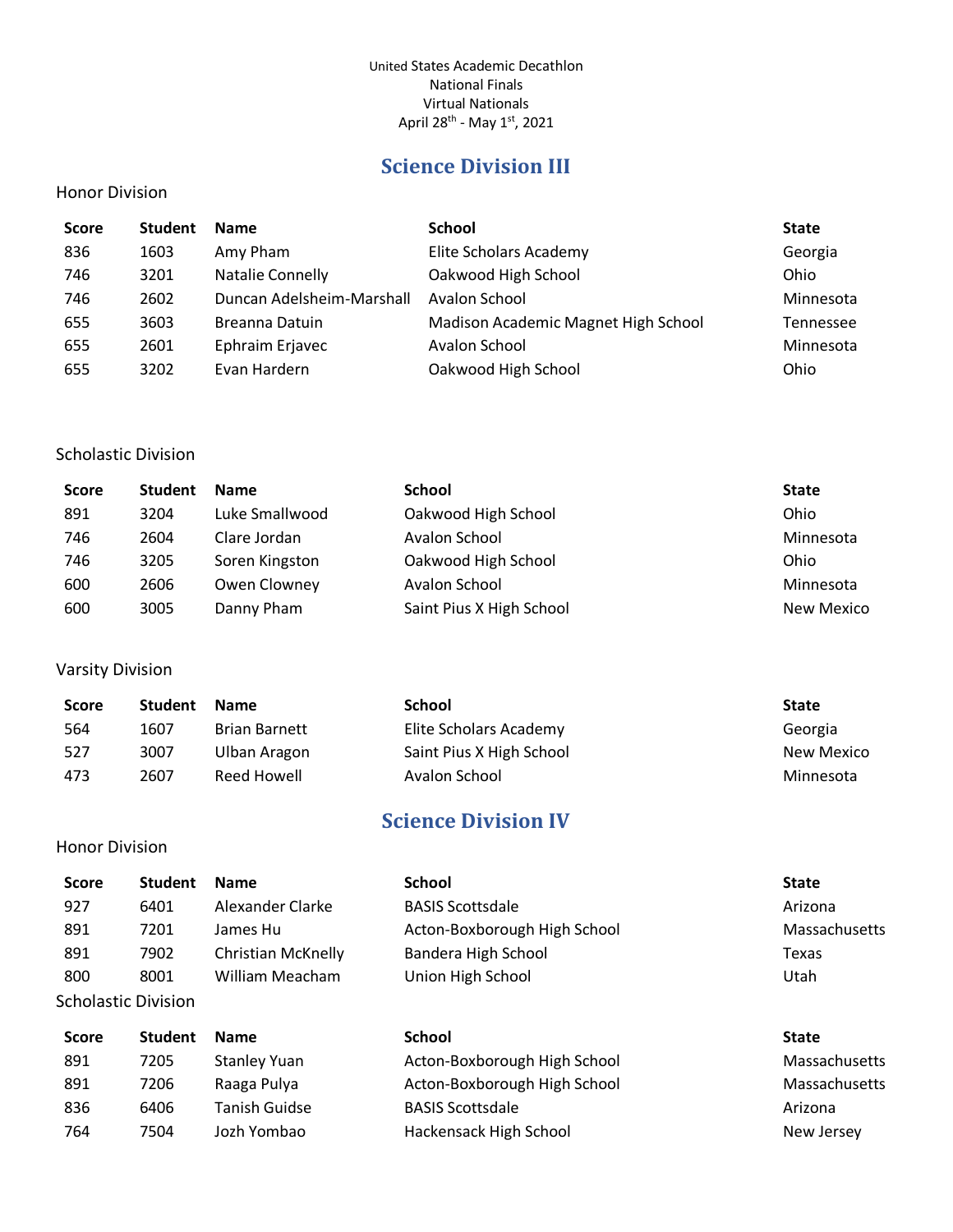### Varsity Division

| <b>Score</b> | <b>Student</b> | <b>Name</b>        | School                  | State   |
|--------------|----------------|--------------------|-------------------------|---------|
| 746          | 6407           | Krishna Jasthi     | <b>BASIS Scottsdale</b> | Arizona |
| 636          | 7907           | Samuel Nimmrichter | Bandera High School     | Texas   |
| 582          | 6408           | Kunal Pawar        | <b>BASIS Scottsdale</b> | Arizona |

# **Social Science Division I**

### <span id="page-16-0"></span>Honor Division

| <b>Student</b> | <b>Name</b>       | <b>School</b>                                | <b>State</b> |
|----------------|-------------------|----------------------------------------------|--------------|
| 1101           | Chloe Zhan        | Hamilton High School                         | Arizona      |
| 1202           | Chloe Hyun        | Granada Hills Charter High School            | California   |
| 1203           | Jasdeep Sidhu     | Granada Hills Charter High School            | California   |
| 3702           | Ryan Carmack      | Highland Park High School                    | Texas        |
| 3701           | Daniel Carrillo   | Highland Park High School                    | Texas        |
| 1201           | Dwaipayan Chanda  | Granada Hills Charter High School            | California   |
| 1903           | Cindy Mei         | Whitney M. Young Magnet High School          | Illinois     |
| 1902           | Sarah Lerner      | Whitney M. Young Magnet High School          | Illinois     |
| 4102           | Anwitha Kollipara | Thomas Jefferson High School for Science and | Virginia     |
|                |                   |                                              |              |

### Scholastic Division

| <b>Score</b> | <b>Student</b> | <b>Name</b>           | <b>School</b>                       | <b>State</b>    |
|--------------|----------------|-----------------------|-------------------------------------|-----------------|
| 980          | 1204           | Eunice Choi           | Granada Hills Charter High School   | California      |
| 960          | 3706           | Pike Dzurny           | Highland Park High School           | Texas           |
| 960          | 1904           | Ella Cutler           | Whitney M. Young Magnet High School | <b>Illinois</b> |
| 940          | 3404           | Jude Kane             | Souderton Area High School          | Pennsylvania    |
| 940          | 1205           | Hirusha Liyanage      | Granada Hills Charter High School   | California      |
| 940          | 1206           | Zorex Jr Villadelgado | Granada Hills Charter High School   | California      |
| 940          | 2105           | Samuel Jahnke         | Cedar Rapids Jefferson High School  | Iowa            |
| 940          | 2106           | Brian Lu              | Cedar Rapids Jefferson High School  | lowa            |

| <b>Score</b> | <b>Student</b> | <b>Name</b>         | <b>School</b>                     | <b>State</b> |
|--------------|----------------|---------------------|-----------------------------------|--------------|
| 960          | 1207           | Joshua Choi         | Granada Hills Charter High School | California   |
| 960          | 1208           | Justin Kim          | Granada Hills Charter High School | California   |
| 940          | 3707           | Mackenna Bierschenk | <b>Highland Park High School</b>  | Texas        |
| 840          | 3807           | Garrett Kimber      | Lone Peak High School             | Utah         |
| 840          | 3709           | Yixing "Jack" Jiang | Highland Park High School         | Texas        |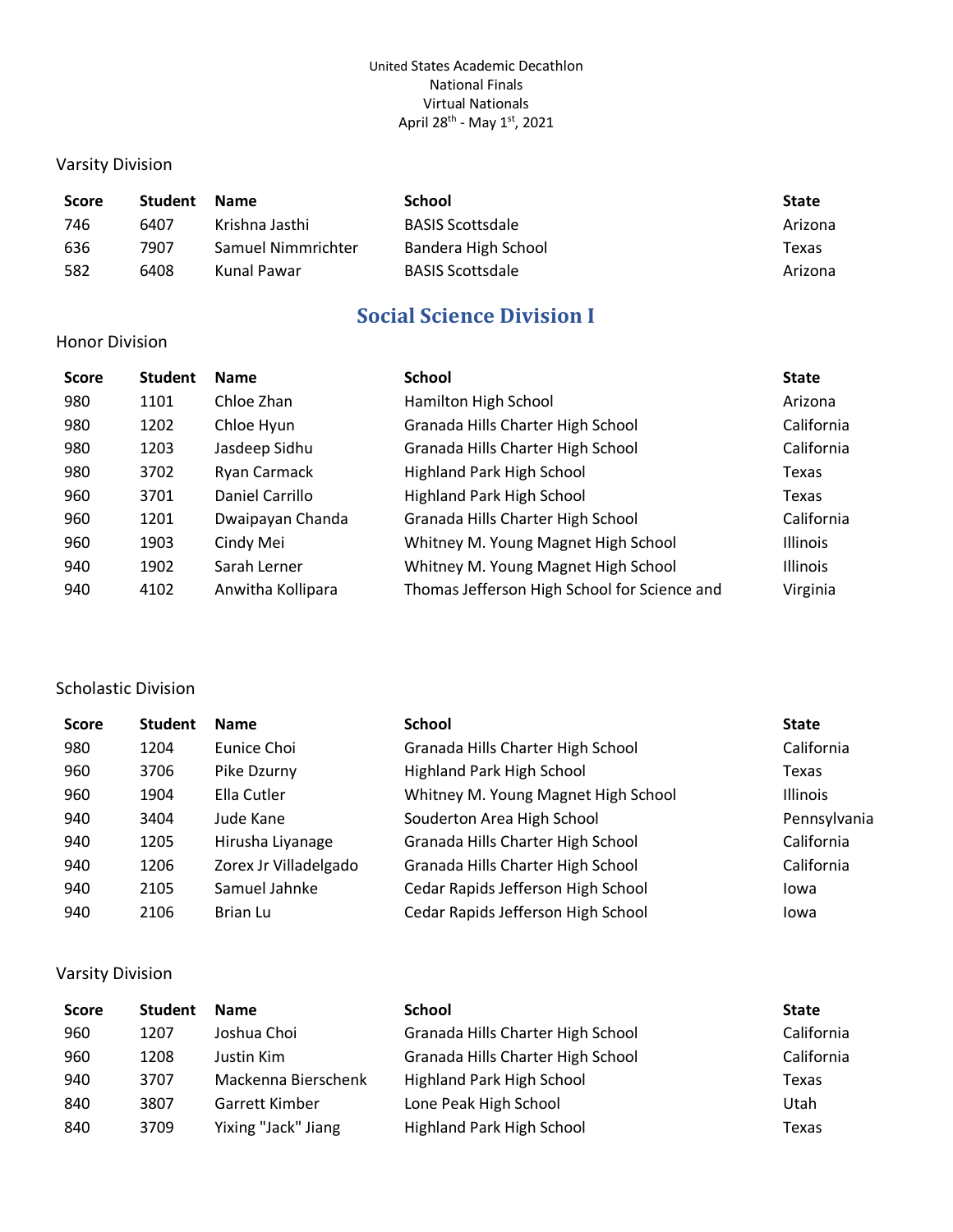# **Social Science Division II**

### <span id="page-17-0"></span>Honor Division

| <b>Score</b>               | <b>Student</b> | <b>Name</b>            | <b>School</b>            | <b>State</b>  |
|----------------------------|----------------|------------------------|--------------------------|---------------|
| 960                        | 2501           | Benjamin Workman       | Wellesley High School    | Massachusetts |
| 940                        | 3902           | Isaac Keen             | Wilmot Union High School | Wisconsin     |
| 920                        | 3901           | <b>Sydney Fontaine</b> | Wilmot Union High School | Wisconsin     |
| <b>Scholastic Division</b> |                |                        |                          |               |
|                            |                |                        |                          |               |
| <b>Score</b>               | <b>Student</b> | <b>Name</b>            | <b>School</b>            | <b>State</b>  |
| 880                        | 2904           | Erica Chen             | Rutherford High School   | New Jersey    |
| 840                        | 3905           | Lydia Fielder          | Wilmot Union High School | Wisconsin     |
| 840                        | 1804           | Ellen Clark            | Sandpoint High School    | Idaho         |

| <b>Score</b> | <b>Student</b> | <b>Name</b>     | <b>School</b>            | <b>State</b> |
|--------------|----------------|-----------------|--------------------------|--------------|
| 920          | 3907           | Jain McCutchan  | Wilmot Union High School | Wisconsin    |
| 880          | 3908           | Meadow Loveless | Wilmot Union High School | Wisconsin    |
| 800          | 2908           | Kara Brennan    | Rutherford High School   | New Jersey   |

800 3904 Anna Carroll Wilmot Union High School Wisconsin

# **Social Science Division III**

### <span id="page-17-1"></span>Honor Division

Varsity Division

| <b>Score</b> | <b>Student</b> | <b>Name</b>             | <b>School</b>                       | <b>State</b>      |
|--------------|----------------|-------------------------|-------------------------------------|-------------------|
| 940          | 3603           | Breanna Datuin          | Madison Academic Magnet High School | <b>Tennessee</b>  |
| 900          | 3002           | Sela Boswell            | Saint Pius X High School            | <b>New Mexico</b> |
| 900          | 3202           | Evan Hardern            | Oakwood High School                 | Ohio              |
| 880          | 3201           | <b>Natalie Connelly</b> | Oakwood High School                 | Ohio              |
| 880          | 1601           | Oluwatooni Alade        | Elite Scholars Academy              | Georgia           |
| 880          | 1602           | Victoria Popoola        | Elite Scholars Academy              | Georgia           |

### Scholastic Division

| <b>Score</b> | <b>Student</b> | <b>Name</b>      | <b>School</b>            | <b>State</b>      |
|--------------|----------------|------------------|--------------------------|-------------------|
| 960          | 3204           | Luke Smallwood   | Oakwood High School      | Ohio              |
| 820          | 2604           | Clare Jordan     | Avalon School            | Minnesota         |
| 820          | 3205           | Soren Kingston   | Oakwood High School      | Ohio              |
| 820          | 3004           | Raphael Lente    | Saint Pius X High School | <b>New Mexico</b> |
| 760          | 1604           | Angela Akintokun | Elite Scholars Academy   | Georgia           |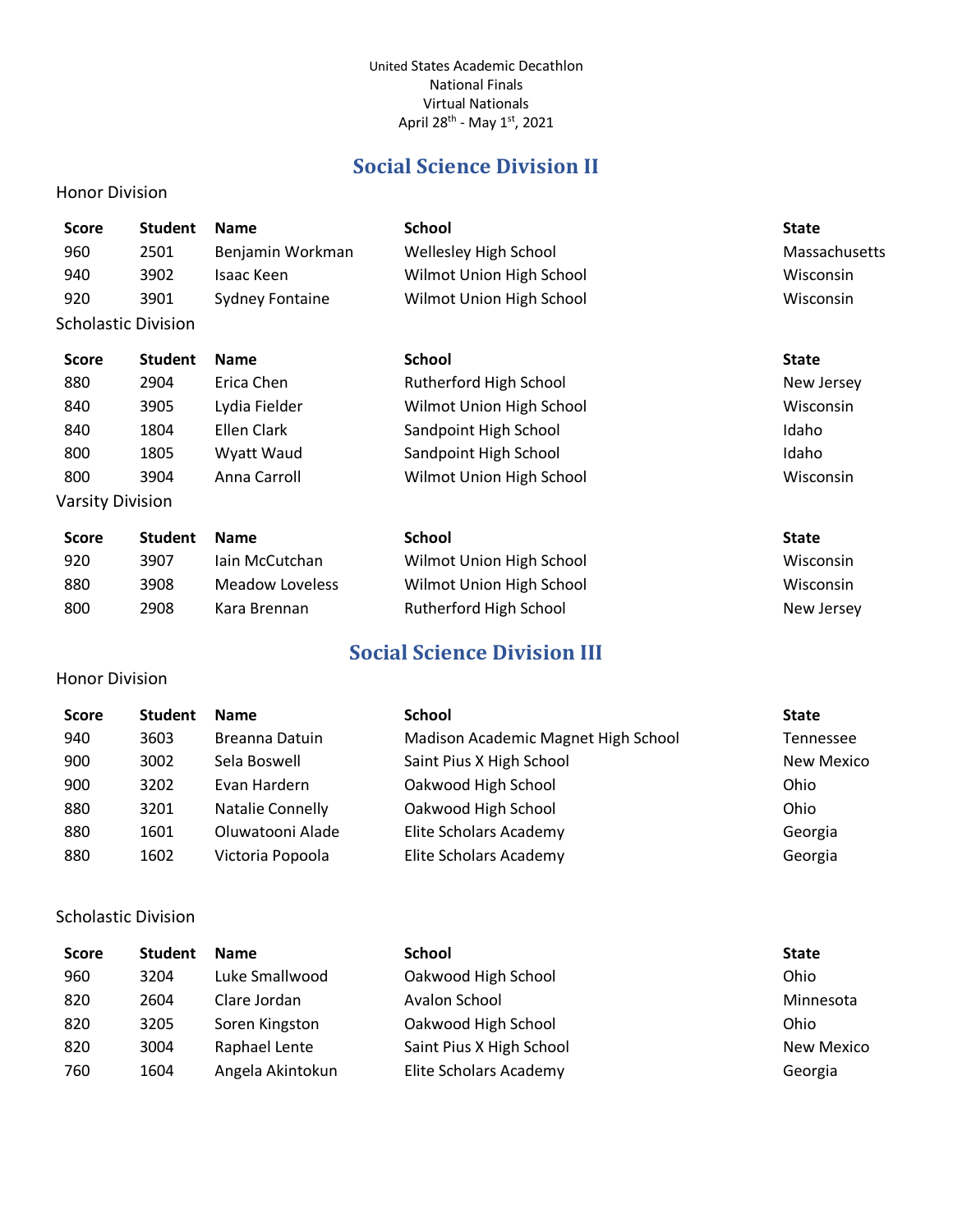### Varsity Division

| <b>Score</b> | <b>Student</b> | <b>Name</b>         | <b>School</b>            | <b>State</b>      |
|--------------|----------------|---------------------|--------------------------|-------------------|
| 920          | 3207           | Nate Atocha         | Oakwood High School      | Ohio              |
| 800          | 3007           | Ulban Aragon        | Saint Pius X High School | <b>New Mexico</b> |
| 760          | 3209           | Julius Morgan-Myers | Oakwood High School      | Ohio              |

# **Social Science Division IV**

### <span id="page-18-0"></span>Honor Division

| <b>Score</b> | <b>Student</b>             | <b>Name</b>               | <b>School</b>                     | <b>State</b>  |
|--------------|----------------------------|---------------------------|-----------------------------------|---------------|
| 960          | 6401                       | Alexander Clarke          | <b>BASIS Scottsdale</b>           | Arizona       |
| 960          | 7901                       | Luke Bitzkie              | Bandera High School               | Texas         |
| 960          | 7902                       | <b>Christian McKnelly</b> | Bandera High School               | Texas         |
| 940          | 7701                       | Jack O'Donald             | Penns Valley Area High School     | Pennsylvania  |
| 940          | 7201                       | James Hu                  | Acton-Boxborough High School      | Massachusetts |
| 920          | 7001                       | A.J. Maulsby              | South Central Calhoun High School | Iowa          |
| 920          | 7501                       | David Valarezo            | Hackensack High School            | New Jersey    |
|              | <b>Scholastic Division</b> |                           |                                   |               |

| Score                   | <b>Student</b> | <b>Name</b>                  | <b>School</b>                | <b>State</b>  |
|-------------------------|----------------|------------------------------|------------------------------|---------------|
| 920                     | 6405           | Harold Wang                  | <b>BASIS Scottsdale</b>      | Arizona       |
| 900                     | 7905           | Rodrigo Gutierrez - Gonzales | Bandera High School          | Texas         |
| 840                     | 7205           | <b>Stanley Yuan</b>          | Acton-Boxborough High School | Massachusetts |
| 840                     | 8104           | Noah Hanson                  | Melrose-Mindoro High School  | Wisconsin     |
| 840                     | 7904           | Rebecca Ellingson            | Bandera High School          | Texas         |
| <i>Marcity</i> Division |                |                              |                              |               |

| <b>Varsity Division</b> |
|-------------------------|
|                         |

| <b>Score</b> | <b>Student</b> | <b>Name</b>        | School                            | <b>State</b> |
|--------------|----------------|--------------------|-----------------------------------|--------------|
| 920          | 7907           | Samuel Nimmrichter | Bandera High School               | Texas        |
| 840          | 7009           | Parker Pagel       | South Central Calhoun High School | Iowa         |
| 820          | 6509           | Ayden Reams        | Western Center Academy            | California   |

# **Literature Division I**

### <span id="page-18-1"></span>Honor Division

| <b>Score</b> | <b>Student</b> | <b>Name</b>      | <b>School</b>                       | <b>State</b> |
|--------------|----------------|------------------|-------------------------------------|--------------|
| 980          | 3702           | Ryan Carmack     | Highland Park High School           | Texas        |
| 980          | 1203           | Jasdeep Sidhu    | Granada Hills Charter High School   | California   |
| 960          | 1101           | Chloe Zhan       | Hamilton High School                | Arizona      |
| 940          | 1201           | Dwaipayan Chanda | Granada Hills Charter High School   | California   |
| 940          | 1202           | Chloe Hyun       | Granada Hills Charter High School   | California   |
| 940          | 1903           | Cindy Mei        | Whitney M. Young Magnet High School | Illinois     |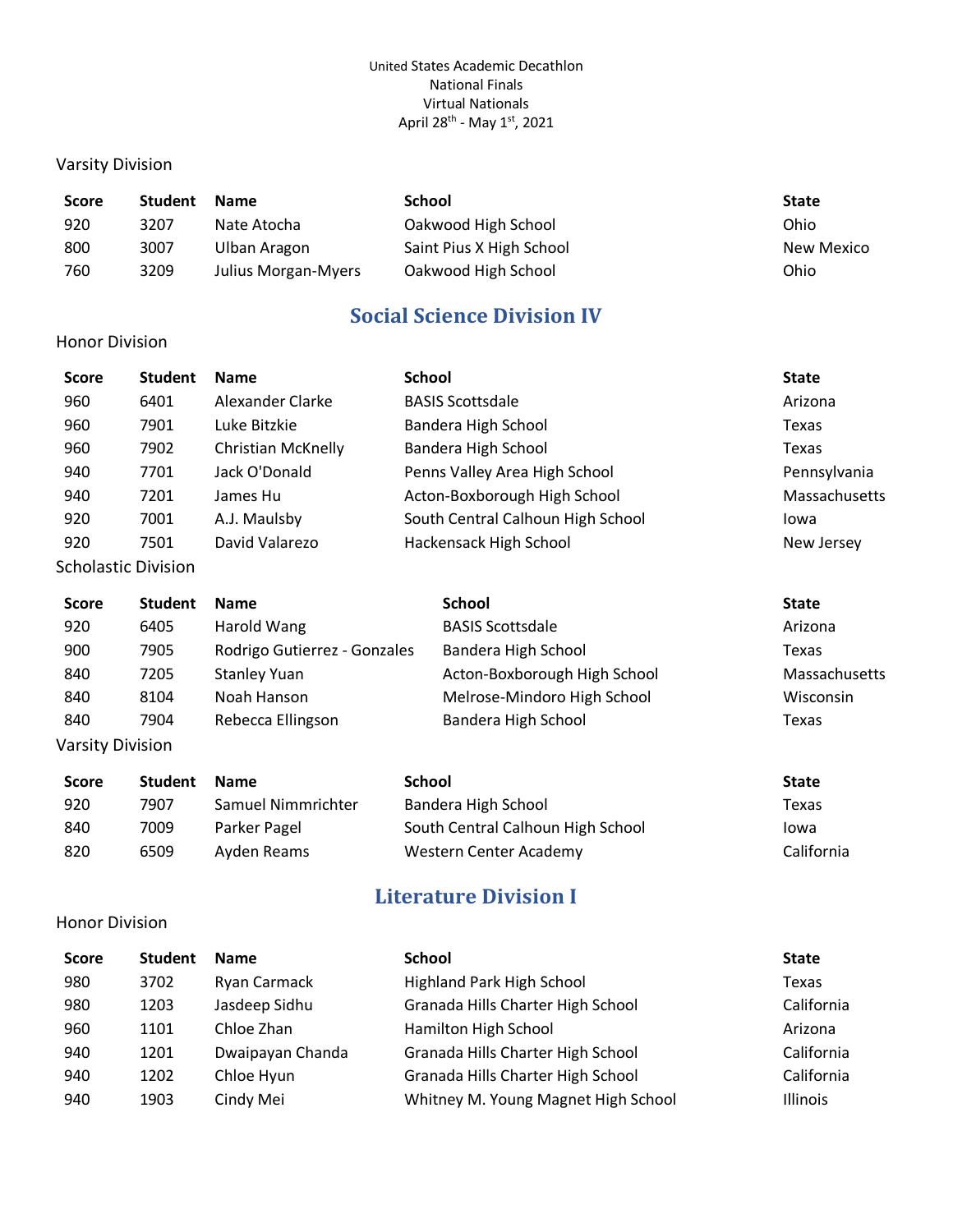### Scholastic Division

| <b>Score</b>            | <b>Student</b> | <b>Name</b>      | <b>School</b>                      | <b>State</b> |
|-------------------------|----------------|------------------|------------------------------------|--------------|
| 920                     | 1205           | Hirusha Liyanage | Granada Hills Charter High School  | California   |
| 900                     | 1204           | Eunice Choi      | Granada Hills Charter High School  | California   |
| 880                     | 2106           | Brian Lu         | Cedar Rapids Jefferson High School | Iowa         |
| 880                     | 1104           | Abhinav Adari    | Hamilton High School               | Arizona      |
| <b>Varsity Division</b> |                |                  |                                    |              |

| <b>Score</b> | <b>Student</b> | <b>Name</b>         | School                            | <b>State</b> |
|--------------|----------------|---------------------|-----------------------------------|--------------|
| 940          | 1208           | Justin Kim          | Granada Hills Charter High School | California   |
| 880          | 1207           | Joshua Choi         | Granada Hills Charter High School | California   |
| 840          | 3707           | Mackenna Bierschenk | Highland Park High School         | Texas        |

# **Literature Division II**

### <span id="page-19-0"></span>Honor Division

<span id="page-19-1"></span>Honor Division

| <b>Score</b>               | <b>Student</b> | <b>Name</b>            | <b>School</b>                | <b>State</b>  |
|----------------------------|----------------|------------------------|------------------------------|---------------|
| 1,000                      | 3902           | Isaac Keen             | Wilmot Union High School     | Wisconsin     |
| 880                        | 2903           | Dana Serea             | Rutherford High School       | New Jersey    |
| 860                        | 2501           | Benjamin Workman       | <b>Wellesley High School</b> | Massachusetts |
| 860                        | 2901           | Prerana Thippesha      | Rutherford High School       | New Jersey    |
| 860                        | 3901           | <b>Sydney Fontaine</b> | Wilmot Union High School     | Wisconsin     |
| <b>Scholastic Division</b> |                |                        |                              |               |
| <b>Score</b>               | <b>Student</b> | <b>Name</b>            | <b>School</b>                | <b>State</b>  |
| 900                        | 3904           | Anna Carroll           | Wilmot Union High School     | Wisconsin     |
| 880                        | 2904           | Erica Chen             | Rutherford High School       | New Jersey    |
| 820                        | 1804           | Ellen Clark            | Sandpoint High School        | Idaho         |
| Varsity Division           |                |                        |                              |               |
| <b>Score</b>               | <b>Student</b> | <b>Name</b>            | <b>School</b>                | <b>State</b>  |

| 880 | 3907 | lain McCutchan  | Wilmot Union High School | Wisconsin  |
|-----|------|-----------------|--------------------------|------------|
| 820 | 3908 | Meadow Loveless | Wilmot Union High School | Wisconsin  |
| 800 | 2907 | Huda Oskui      | Rutherford High School   | New Jersey |

# **Literature Division III**

| Score | <b>Student</b> | <b>Name</b>      | School                  | <b>State</b> |
|-------|----------------|------------------|-------------------------|--------------|
| 880   | 3201           | Natalie Connelly | Oakwood High School     | Ohio         |
| 860   | 1303           | Joseph Reardon   | <b>Frontier Academy</b> | Colorado     |
| 840   | 3202           | Evan Hardern     | Oakwood High School     | Ohio         |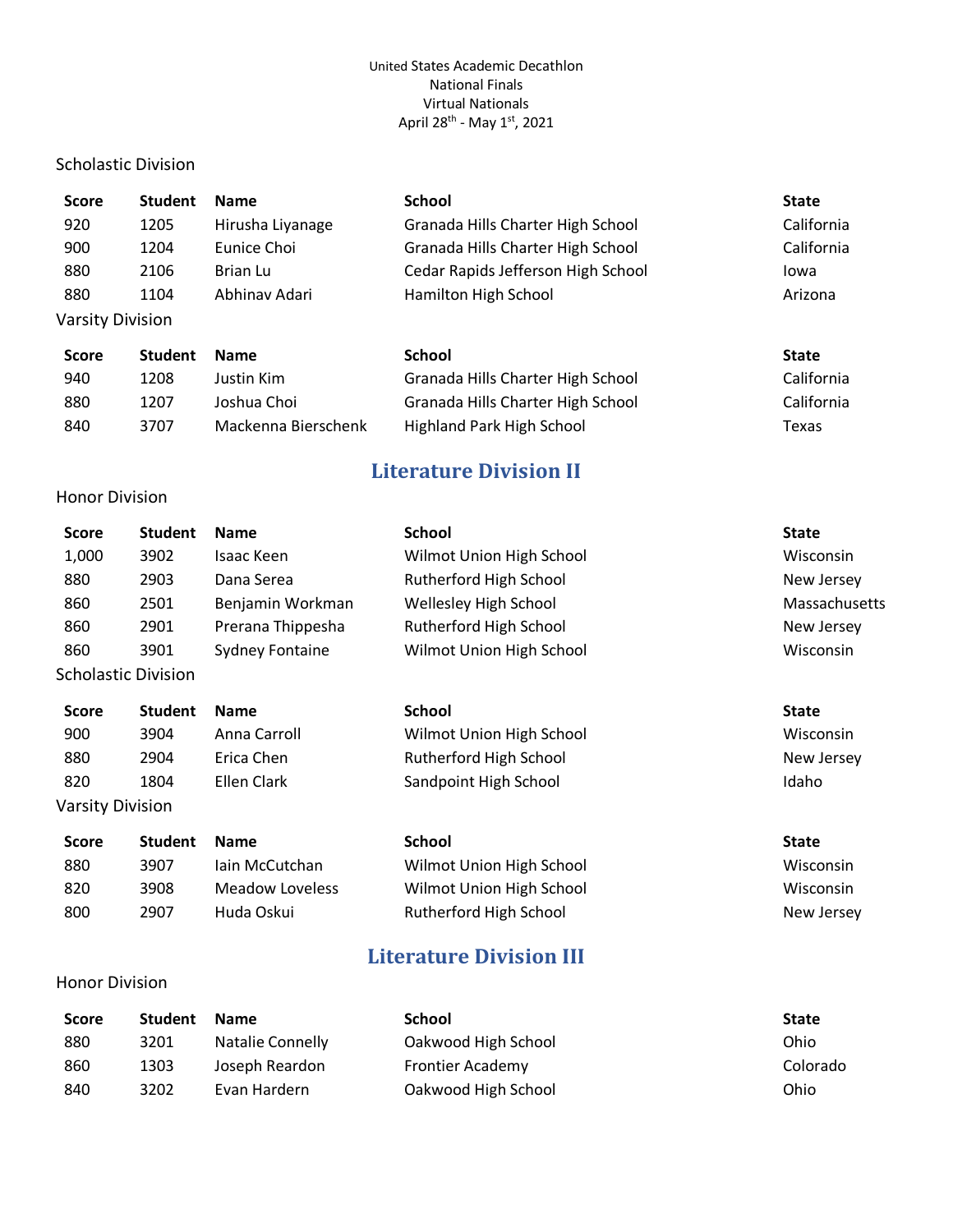### Scholastic Division

| <b>Score</b>            | <b>Student</b> | <b>Name</b>    | <b>School</b>       | <b>State</b> |
|-------------------------|----------------|----------------|---------------------|--------------|
| 900                     | 3204           | Luke Smallwood | Oakwood High School | Ohio         |
| 800                     | 2604           | Clare Jordan   | Avalon School       | Minnesota    |
| 760                     | 3205           | Soren Kingston | Oakwood High School | Ohio         |
| <b>Varsity Division</b> |                |                |                     |              |
| <b>Score</b>            | <b>Student</b> | <b>Name</b>    | <b>School</b>       | <b>State</b> |
| 700                     | 2607           | Reed Howell    | Avalon School       | Minnesota    |

| , oo | <u>LUU I</u> |                     | , ,,,,,,,,,,,,,,,,,, | --------------- |
|------|--------------|---------------------|----------------------|-----------------|
| 700  | 3209         | Julius Morgan-Myers | Oakwood High School  | Ohio            |
| 680  | 3207         | Nate Atocha         | Oakwood High School  | Ohio            |
| 580  | 3208         | Isaiah Rudy         | Oakwood High School  | Ohio            |

# **Literature Division IV**

### <span id="page-20-0"></span>Honor Division

| <b>Score</b> | <b>Student</b>             | <b>Name</b>               | <b>School</b>                | <b>State</b>  |
|--------------|----------------------------|---------------------------|------------------------------|---------------|
| 940          | 6401                       | Alexander Clarke          | <b>BASIS Scottsdale</b>      | Arizona       |
| 940          | 7901                       | Luke Bitzkie              | Bandera High School          | Texas         |
| 880          | 7902                       | <b>Christian McKnelly</b> | Bandera High School          | Texas         |
| 860          | 7201                       | James Hu                  | Acton-Boxborough High School | Massachusetts |
|              | <b>Scholastic Division</b> |                           |                              |               |
| $C_{max}$    | $C+1$                      | <b>Nomes</b>              | Calcado                      | $C++-$        |

| <b>Score</b>            | <b>Student</b> | <b>Name</b>        | <b>School</b>                     | <b>State</b> |
|-------------------------|----------------|--------------------|-----------------------------------|--------------|
| 800                     | 7004           | Michael Mossman    | South Central Calhoun High School | Iowa         |
| 800                     | 8104           | Noah Hanson        | Melrose-Mindoro High School       | Wisconsin    |
| 780                     | 6504           | Aubriana Bernhardt | Western Center Academy            | California   |
| 760                     | 7904           | Rebecca Ellingson  | Bandera High School               | Texas        |
| <b>Varsity Division</b> |                |                    |                                   |              |

| <b>Score</b> | <b>Student</b> | <b>Name</b>      | <b>School</b>                    | <b>State</b> |
|--------------|----------------|------------------|----------------------------------|--------------|
| 720          | 6509           | Ayden Reams      | Western Center Academy           | California   |
| 720          | 7409           | Michael Kult     | Mount Michael Benedictine School | Nebraska     |
| 700          | 7909           | Riley Longobardi | Bandera High School              | Texas        |
| 660          | 6507           | Jayson Bunnell   | <b>Western Center Academy</b>    | California   |
|              |                |                  |                                  |              |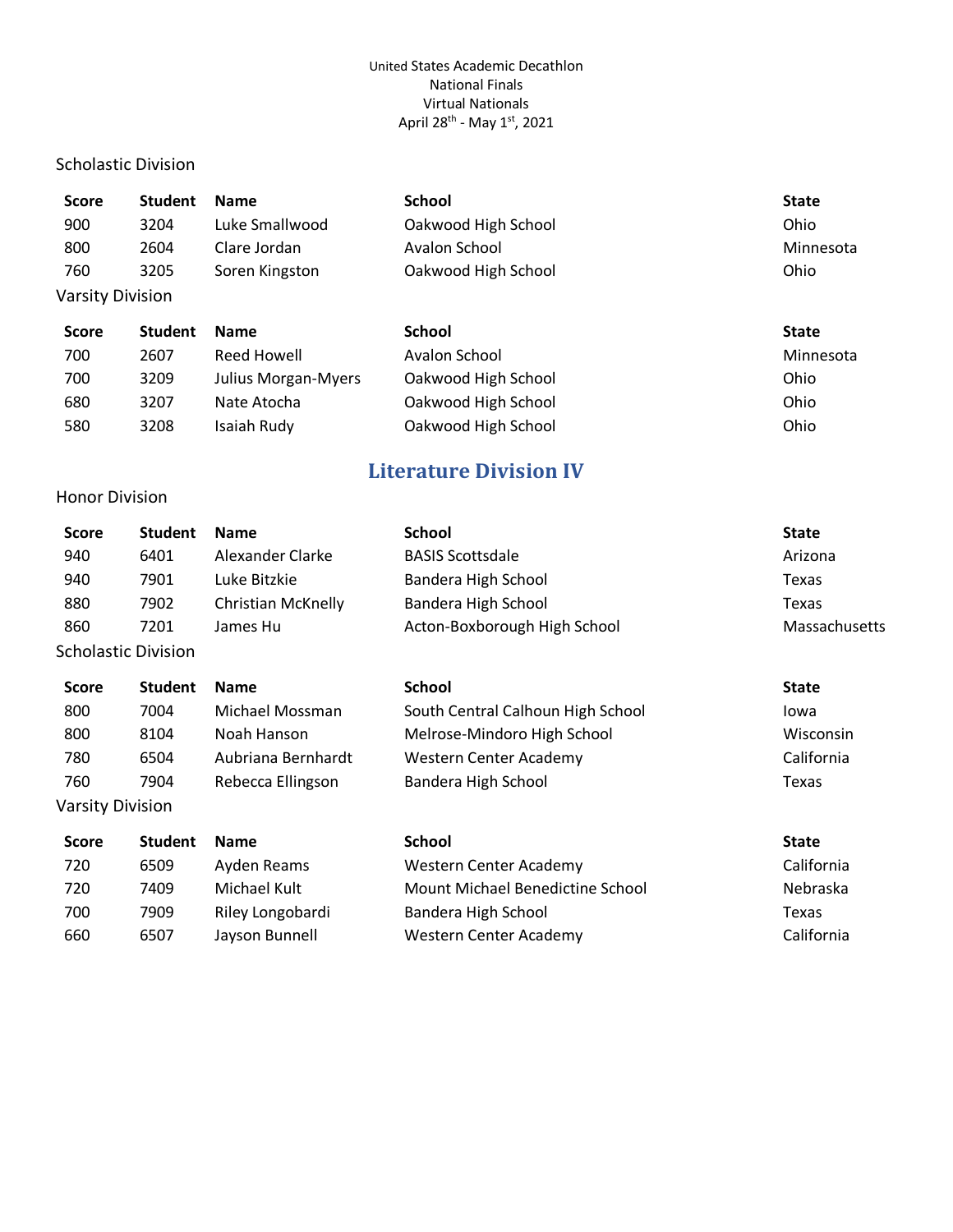# **Music Division I**

### <span id="page-21-0"></span>Honor Division

<span id="page-21-1"></span>Honor Division

**Score Student Name** 

### **Name School School State State State**

| 1,000                      | 1101 | Chloe Zhan            | Hamilton High School                         | Arizona         |
|----------------------------|------|-----------------------|----------------------------------------------|-----------------|
| 1,000                      | 1201 | Dwaipayan Chanda      | Granada Hills Charter High School            | California      |
| 1,000                      | 1202 | Chloe Hyun            | Granada Hills Charter High School            | California      |
| 1,000                      | 1203 | Jasdeep Sidhu         | Granada Hills Charter High School            | California      |
| 1,000                      | 3701 | Daniel Carrillo       | Highland Park High School                    | Texas           |
| 1,000                      | 3702 | Ryan Carmack          | Highland Park High School                    | Texas           |
| 1,000                      | 3703 | Kai Tsuei             | Highland Park High School                    | Texas           |
| 980                        | 4102 | Anwitha Kollipara     | Thomas Jefferson High School for Science and | Virginia        |
| 980                        | 4103 | Joanna Cheng          | Thomas Jefferson High School for Science and | Virginia        |
| 980                        | 3401 | <b>Magen Swartley</b> | Souderton Area High School                   | Pennsylvania    |
| 980                        | 1901 | Zachary Troher        | Whitney M. Young Magnet High School          | Illinois        |
| 960                        | 1902 | Sarah Lerner          | Whitney M. Young Magnet High School          | <b>Illinois</b> |
| 960                        | 1903 | Cindy Mei             | Whitney M. Young Magnet High School          | <b>Illinois</b> |
| 960                        | 3402 | Roman Stanell         | Souderton Area High School                   | Pennsylvania    |
| <b>Scholastic Division</b> |      |                       |                                              |                 |

### **Score Student Name # Name School School State State** 1,000 1205 Hirusha Liyanage Granada Hills Charter High School California 980 3704 Matthew Winters Highland Park High School 3704 Texas 980 3705 Karina Zaydler Highland Park High School 3705 Karina Zaydler 960 1204 Eunice Choi Granada Hills Charter High School California Varsity Division

### **Score Student # Name School School State State** 1,000 1207 Joshua Choi Granada Hills Charter High School California 980 1208 Justin Kim Granada Hills Charter High School California 960 3707 Mackenna Bierschenk Highland Park High School Texas

# **Music Division II**

| <b>Score</b> | <b>Student</b> | <b>Name</b>        | <b>School</b>                 | <b>State</b>  |
|--------------|----------------|--------------------|-------------------------------|---------------|
| 1,000        | 2901           | Prerana Thippesha  | Rutherford High School        | New Jersey    |
| 980          | 3901           | Sydney Fontaine    | Wilmot Union High School      | Wisconsin     |
| 980          | 3902           | Isaac Keen         | Wilmot Union High School      | Wisconsin     |
| 980          | 2501           | Benjamin Workman   | Wellesley High School         | Massachusetts |
| 960          | 3503           | Christopher Relyea | Bishop Hendricken High School | Rhode Island  |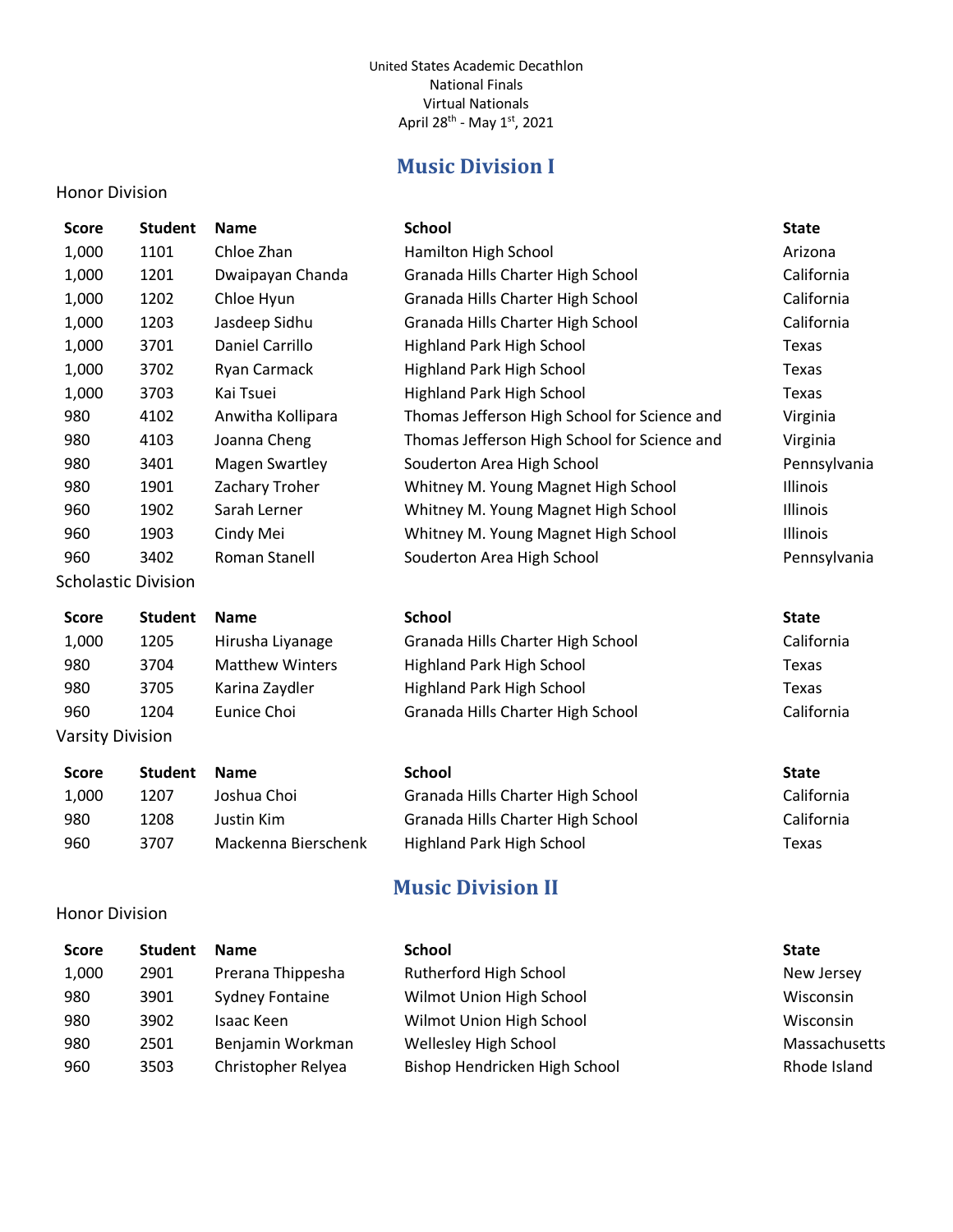### Scholastic Division

<span id="page-22-0"></span>Honor Division

Varsity Division

<span id="page-22-1"></span>Honor Division

| <b>Score</b>     | <b>Student</b> | <b>Name</b>       | <b>School</b>            | <b>State</b> |
|------------------|----------------|-------------------|--------------------------|--------------|
| 980              | 3904           | Anna Carroll      | Wilmot Union High School | Wisconsin    |
| 920              | 2904           | Erica Chen        | Rutherford High School   | New Jersey   |
| 920              | 2905           | Kenisha Vaghasiya | Rutherford High School   | New Jersey   |
| 860              | 3905           | Lydia Fielder     | Wilmot Union High School | Wisconsin    |
| Varsity Division |                |                   |                          |              |

| <b>Score</b> | <b>Student</b> | <b>Name</b>     | School                   | <b>State</b> |
|--------------|----------------|-----------------|--------------------------|--------------|
| 980          | 3908           | Meadow Loveless | Wilmot Union High School | Wisconsin    |
| 960          | 3907           | Jain McCutchan  | Wilmot Union High School | Wisconsin    |
| 900          | 2907           | Huda Oskui      | Rutherford High School   | New Jersey   |

# **Music Division III**

| <b>Score</b> | <b>Student</b>             | <b>Name</b>             | <b>School</b>                       | <b>State</b> |
|--------------|----------------------------|-------------------------|-------------------------------------|--------------|
| 1,000        | 3201                       | <b>Natalie Connelly</b> | Oakwood High School                 | Ohio         |
| 980          | 3202                       | Evan Hardern            | Oakwood High School                 | Ohio         |
| 860          | 3603                       | Breanna Datuin          | Madison Academic Magnet High School | Tennessee    |
|              | <b>Scholastic Division</b> |                         |                                     |              |
| <b>Score</b> | <b>Student</b>             | <b>Name</b>             | <b>School</b>                       | <b>State</b> |
| 920          | 2604                       | Clare Jordan            | Avalon School                       | Minnesota    |
| 900          | 3204                       | Luke Smallwood          | Oakwood High School                 | Ohio         |

880 3205 Soren Kingston Oakwood High School Ohio

| Score | <b>Student</b> | <b>Name</b>    | <b>School</b>          | <b>State</b> |
|-------|----------------|----------------|------------------------|--------------|
| 520   | 3208           | Isaiah Rudy    | Oakwood High School    | Ohio         |
| 520   | 1608           | Ameenah Morris | Elite Scholars Academy | Georgia      |
| 480   | 4008           | Colter Kennedy | Wheatland High School  | Wyoming      |
| 420   | 2607           | Reed Howell    | Avalon School          | Minnesota    |

# **Music Division IV**

| Score | <b>Student</b> | <b>Name</b>        | <b>School</b>                | <b>State</b>  |
|-------|----------------|--------------------|------------------------------|---------------|
| 1,000 | 7901           | Luke Bitzkie       | Bandera High School          | Texas         |
| 1,000 | 7902           | Christian McKnelly | Bandera High School          | Texas         |
| 980   | 6401           | Alexander Clarke   | <b>BASIS Scottsdale</b>      | Arizona       |
| 940   | 7201           | James Hu           | Acton-Boxborough High School | Massachusetts |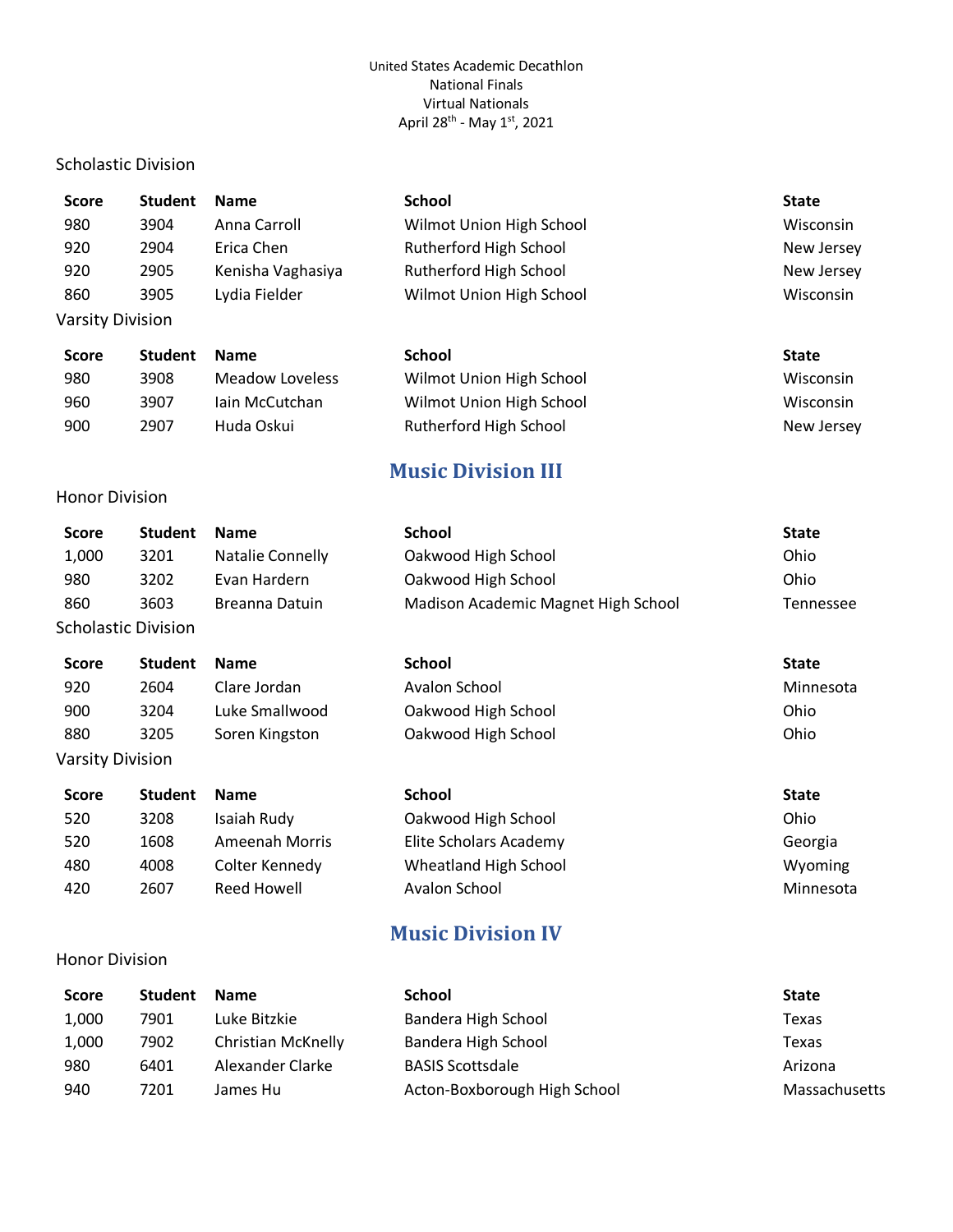### Scholastic Division

| <b>Score</b>     | <b>Student</b> | <b>Name</b>                  | <b>School</b>                     | <b>State</b>  |
|------------------|----------------|------------------------------|-----------------------------------|---------------|
| 860              | 8104           | Noah Hanson                  | Melrose-Mindoro High School       | Wisconsin     |
| 860              | 7205           | <b>Stanley Yuan</b>          | Acton-Boxborough High School      | Massachusetts |
| 820              | 7904           | Rebecca Ellingson            | Bandera High School               | Texas         |
| 820              | 7905           | Rodrigo Gutierrez - Gonzales | Bandera High School               | Texas         |
| 800              | 7004           | Michael Mossman              | South Central Calhoun High School | lowa          |
| Varsity Division |                |                              |                                   |               |

| <b>Score</b> | <b>Student</b> | <b>Name</b>        | School                           | <b>State</b> |
|--------------|----------------|--------------------|----------------------------------|--------------|
| 740          | 7907           | Samuel Nimmrichter | Bandera High School              | Texas        |
| 660          | 6509           | Ayden Reams        | Western Center Academy           | California   |
| 600          | 7407           | Jack Giitter       | Mount Michael Benedictine School | Nebraska     |
| 600          | 6607           | Jalen Pettus       | Parkview High School             | Georgia      |

# **Mathematics Division I**

### <span id="page-23-0"></span>Honor Division

<span id="page-23-1"></span>Honor Division

| <b>Score</b>               | <b>Student</b> | <b>Name</b>      | School                              | <b>State</b>    |
|----------------------------|----------------|------------------|-------------------------------------|-----------------|
| 1,000.0                    | 1203           | Jasdeep Sidhu    | Granada Hills Charter High School   | California      |
| 955.6                      | 3702           | Ryan Carmack     | <b>Highland Park High School</b>    | Texas           |
| 911.1                      | 1201           | Dwaipayan Chanda | Granada Hills Charter High School   | California      |
| 911.1                      | 1903           | Cindy Mei        | Whitney M. Young Magnet High School | <b>Illinois</b> |
| <b>Scholastic Division</b> |                |                  |                                     |                 |

| <b>Score</b>            | <b>Student</b> | <b>Name</b>            | <b>School</b>                       | <b>State</b>    |
|-------------------------|----------------|------------------------|-------------------------------------|-----------------|
| 977.8                   | 1206           | Zorex Jr Villadelgado  | Granada Hills Charter High School   | California      |
| 977.8                   | 1905           | Cynthia Di             | Whitney M. Young Magnet High School | <b>Illinois</b> |
| 866.7                   | 1205           | Hirusha Liyanage       | Granada Hills Charter High School   | California      |
| 800.0                   | 3704           | <b>Matthew Winters</b> | <b>Highland Park High School</b>    | Texas           |
| <b>Varsity Division</b> |                |                        |                                     |                 |

| Score | <b>Student</b> | <b>Name</b>         | School                              | <b>State</b>    |
|-------|----------------|---------------------|-------------------------------------|-----------------|
| 844.4 | 3708           | Jasper Chen         | Highland Park High School           | Texas           |
| 777.8 | 3709           | Yixing "Jack" Jiang | <b>Highland Park High School</b>    | Texas           |
| 777.8 | 1207           | Joshua Choi         | Granada Hills Charter High School   | California      |
| 733.3 | 1909           | Isabel Harvey       | Whitney M. Young Magnet High School | <b>Illinois</b> |

# **Mathematics Division II**

| <b>Score</b> | <b>Student</b> | <b>Name</b>    | School                        | <b>State</b>  |
|--------------|----------------|----------------|-------------------------------|---------------|
| 911.1        | 1001           | Kyle VanHatten | Lathrop High School           | Alaska        |
| 866.7        | 2503           | Darin Chaoui   | Wellesley High School         | Massachusetts |
| 755.6        | 3502           | Walter Kretzer | Bishop Hendricken High School | Rhode Island  |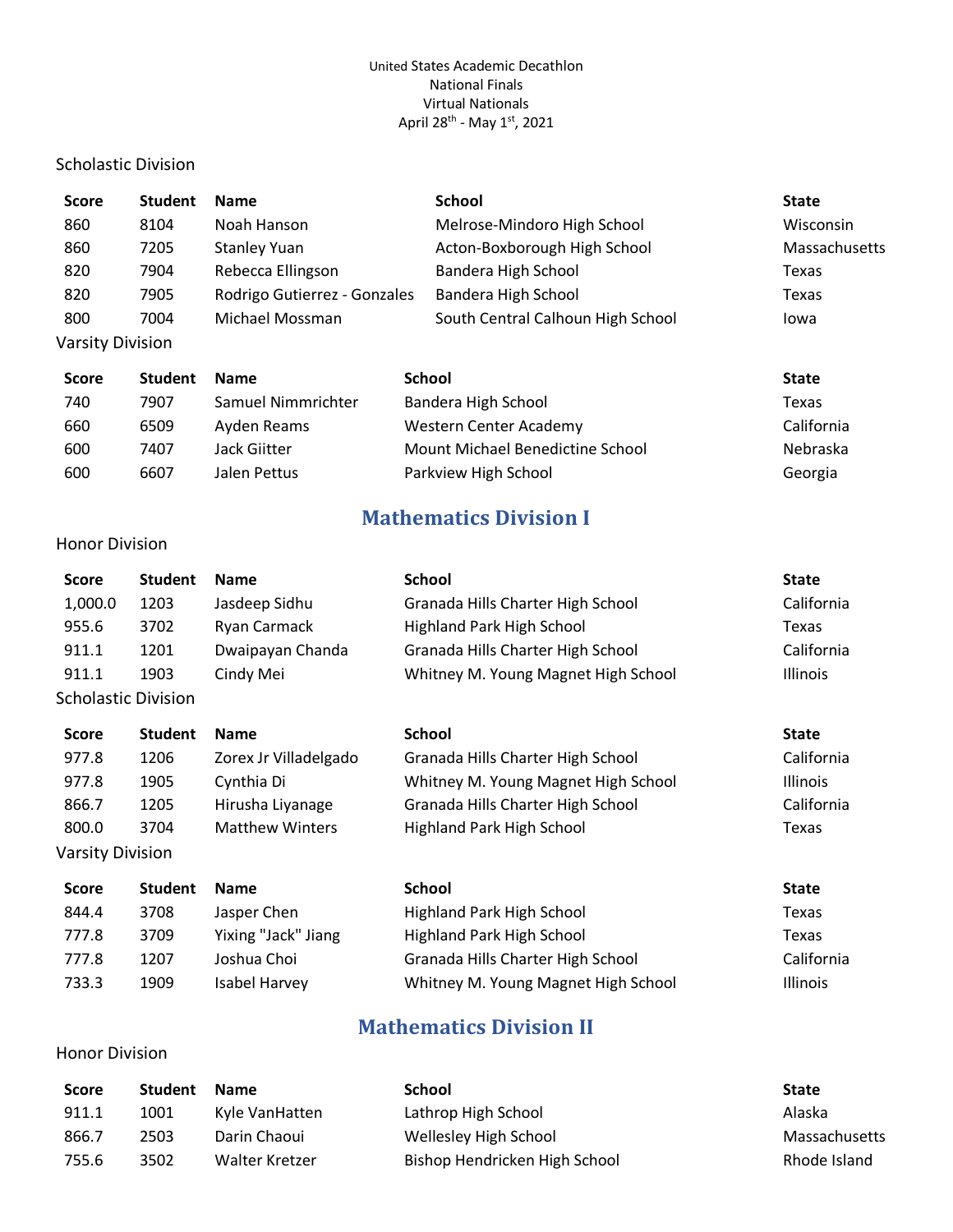### Scholastic Division

| <b>Score</b>            | <b>Student</b> | <b>Name</b>         | <b>School</b>                 | <b>State</b>  |
|-------------------------|----------------|---------------------|-------------------------------|---------------|
| 755.6                   | 2806           | Nathan Sittel       | Bellevue East High School     | Nebraska      |
| 666.7                   | 2404           | Varsha Yarram       | Scarborough High School       | Maine         |
| 644.4                   | 2504           | Arnay Jain          | Wellesley High School         | Massachusetts |
| <b>Varsity Division</b> |                |                     |                               |               |
| <b>Score</b>            | <b>Student</b> | <b>Name</b>         | <b>School</b>                 | <b>State</b>  |
| 577.8                   | 1007           | Ayden Accola        | Lathrop High School           | Alaska        |
| 555.6                   | 3507           | <b>Bryce Lukens</b> | Bishop Hendricken High School | Rhode Island  |

# **Mathematics Division III**

<span id="page-24-0"></span>533.3 3908 Meadow Loveless Wilmot Union High School Nisconsin

### Honor Division

| <b>Score</b> | <b>Student</b> | <b>Name</b>               | <b>School</b>           | <b>State</b> |
|--------------|----------------|---------------------------|-------------------------|--------------|
| 755.6        | 3201           | Natalie Connelly          | Oakwood High School     | Ohio         |
| 688.9        | 2602           | Duncan Adelsheim-Marshall | Avalon School           | Minnesota    |
| 600.0        | 3202           | Evan Hardern              | Oakwood High School     | Ohio         |
| 600.0        | 1301           | Aaron Ehrlich             | <b>Frontier Academy</b> | Colorado     |

### Scholastic Division

| <b>Score</b> | <b>Student</b> | <b>Name</b>    | <b>School</b>          | <b>State</b> |
|--------------|----------------|----------------|------------------------|--------------|
| 622.2        | 3205           | Soren Kingston | Oakwood High School    | Ohio         |
| 600.0        | 3206           | Aiden Beck     | Oakwood High School    | Ohio         |
| 600.0        | 3204           | Luke Smallwood | Oakwood High School    | Ohio         |
| 466.7        | 1605           | Monique Gaye   | Elite Scholars Academy | Georgia      |

| <b>Score</b> | <b>Student</b> | <b>Name</b>                | <b>School</b>                       | <b>State</b>      |
|--------------|----------------|----------------------------|-------------------------------------|-------------------|
| 311.1        | 1608           | Ameenah Morris             | Elite Scholars Academy              | Georgia           |
| 266.7        | 3208           | Isaiah Rudy                | Oakwood High School                 | Ohio              |
| 266.7        | 1607           | <b>Brian Barnett</b>       | Elite Scholars Academy              | Georgia           |
| 244.4        | 3607           | Jahkarious Conley          | Madison Academic Magnet High School | <b>Tennessee</b>  |
| 244.4        | 3209           | <b>Julius Morgan-Myers</b> | Oakwood High School                 | Ohio              |
| 244.4        | 3207           | Nate Atocha                | Oakwood High School                 | Ohio              |
| 244.4        | 3008           | Ella Hooks                 | Saint Pius X High School            | <b>New Mexico</b> |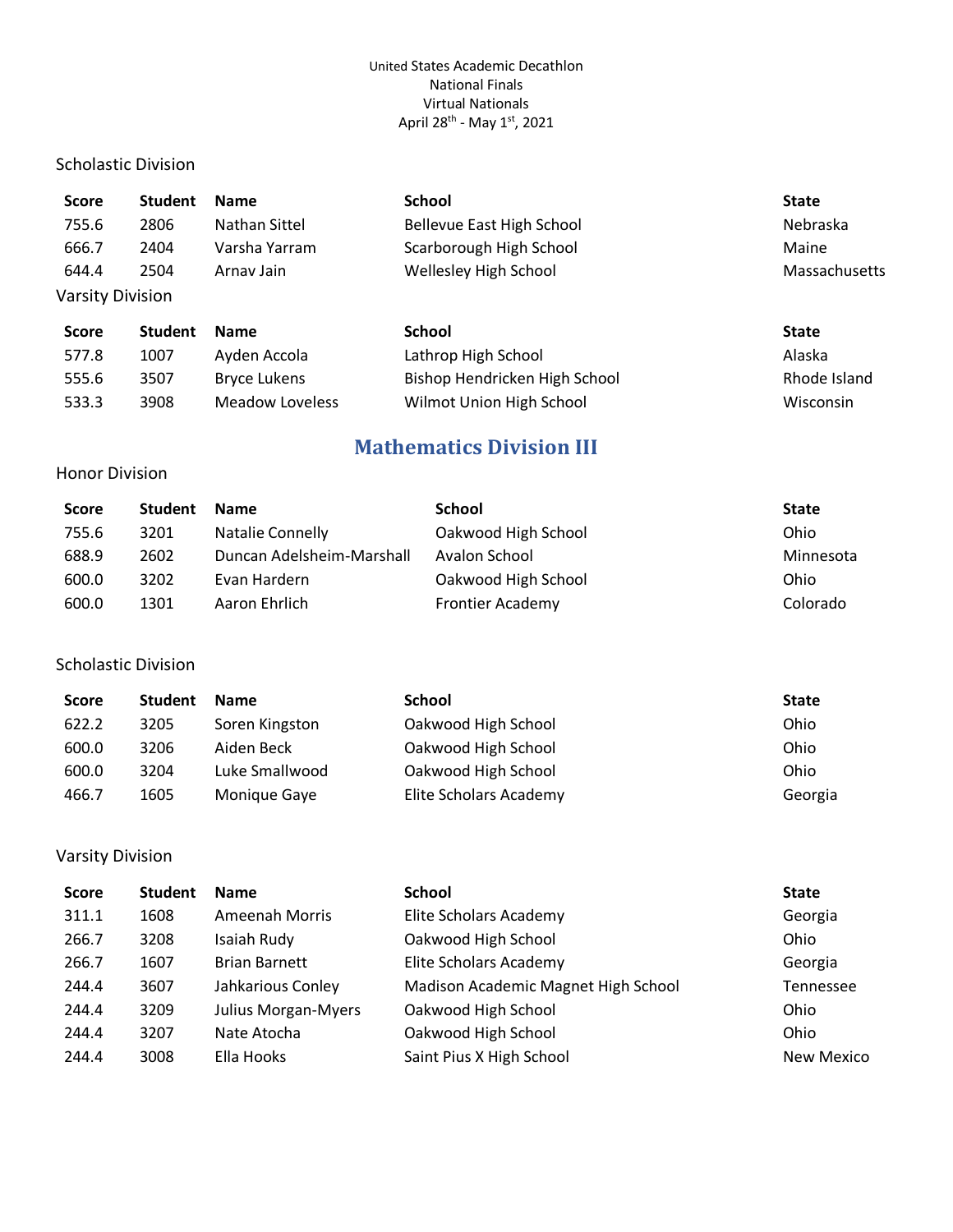# **Mathematics Division IV**

### <span id="page-25-0"></span>Honor Division

| <b>Score</b> | <b>Student</b>             | <b>Name</b>               | <b>School</b>                    | <b>State</b>  |
|--------------|----------------------------|---------------------------|----------------------------------|---------------|
| 933.3        | 7202                       | Poonam Sahoo              | Acton-Boxborough High School     | Massachusetts |
| 933.3        | 7203                       | Isha Agarwal              | Acton-Boxborough High School     | Massachusetts |
| 911.1        | 7401                       | Michael Mullin            | Mount Michael Benedictine School | Nebraska      |
| 777.8        | 7901                       | Luke Bitzkie              | Bandera High School              | Texas         |
| 777.8        | 7902                       | <b>Christian McKnelly</b> | Bandera High School              | Texas         |
|              | <b>Scholastic Division</b> |                           |                                  |               |

| <b>Score</b> | <b>Student</b> | <b>Name</b>         | School                       | <b>State</b>  |
|--------------|----------------|---------------------|------------------------------|---------------|
| 755.6        | 7205           | <b>Stanley Yuan</b> | Acton-Boxborough High School | Massachusetts |
| 733.3        | 7206           | Raaga Pulya         | Acton-Boxborough High School | Massachusetts |
| 666.7        | 6405           | Harold Wang         | <b>BASIS Scottsdale</b>      | Arizona       |

<span id="page-25-1"></span>Honor Division

| <b>Score</b> | <b>Student</b> | <b>Name</b>    | <b>School</b>                    | <b>State</b>    |
|--------------|----------------|----------------|----------------------------------|-----------------|
| 600.0        | 7408           | Andrew Hartin  | Mount Michael Benedictine School | <b>Nebraska</b> |
| 577.8        | 6407           | Krishna Jasthi | <b>BASIS Scottsdale</b>          | Arizona         |
| 444.4        | 6507           | Jayson Bunnell | Western Center Academy           | California      |
| 444.4        | 6408           | Kunal Pawar    | <b>BASIS Scottsdale</b>          | Arizona         |

# **Essay Division I**

| <b>Score</b> | <b>Student</b> | <b>Name</b>     | School                              | <b>State</b>    |
|--------------|----------------|-----------------|-------------------------------------|-----------------|
| 903          | 1903           | Cindy Mei       | Whitney M. Young Magnet High School | <b>Illinois</b> |
| 846          | 1203           | Jasdeep Sidhu   | Granada Hills Charter High School   | California      |
| 829          | 3801           | Benjamin Bagley | Lone Peak High School               | ∪tah            |

Scholastic Division

| Score | <b>Student</b> | <b>Name</b>           | School                            | <b>State</b> |
|-------|----------------|-----------------------|-----------------------------------|--------------|
| 911   | 3705           | Karina Zaydler        | Highland Park High School         | Texas        |
| 813   | 1206           | Zorex Jr Villadelgado | Granada Hills Charter High School | California   |
| 783   | 3404           | Jude Kane             | Souderton Area High School        | Pennsylvania |

| <b>Score</b> | <b>Student</b> | <b>Name</b>     | <b>School</b>                                | <b>State</b>    |
|--------------|----------------|-----------------|----------------------------------------------|-----------------|
| 781          | 4107           | Cristian Clewis | Thomas Jefferson High School for Science and | Virginia        |
| 730          | 1909           | Isabel Harvey   | Whitney M. Young Magnet High School          | <b>Illinois</b> |
| 672          | 1208           | Justin Kim      | Granada Hills Charter High School            | California      |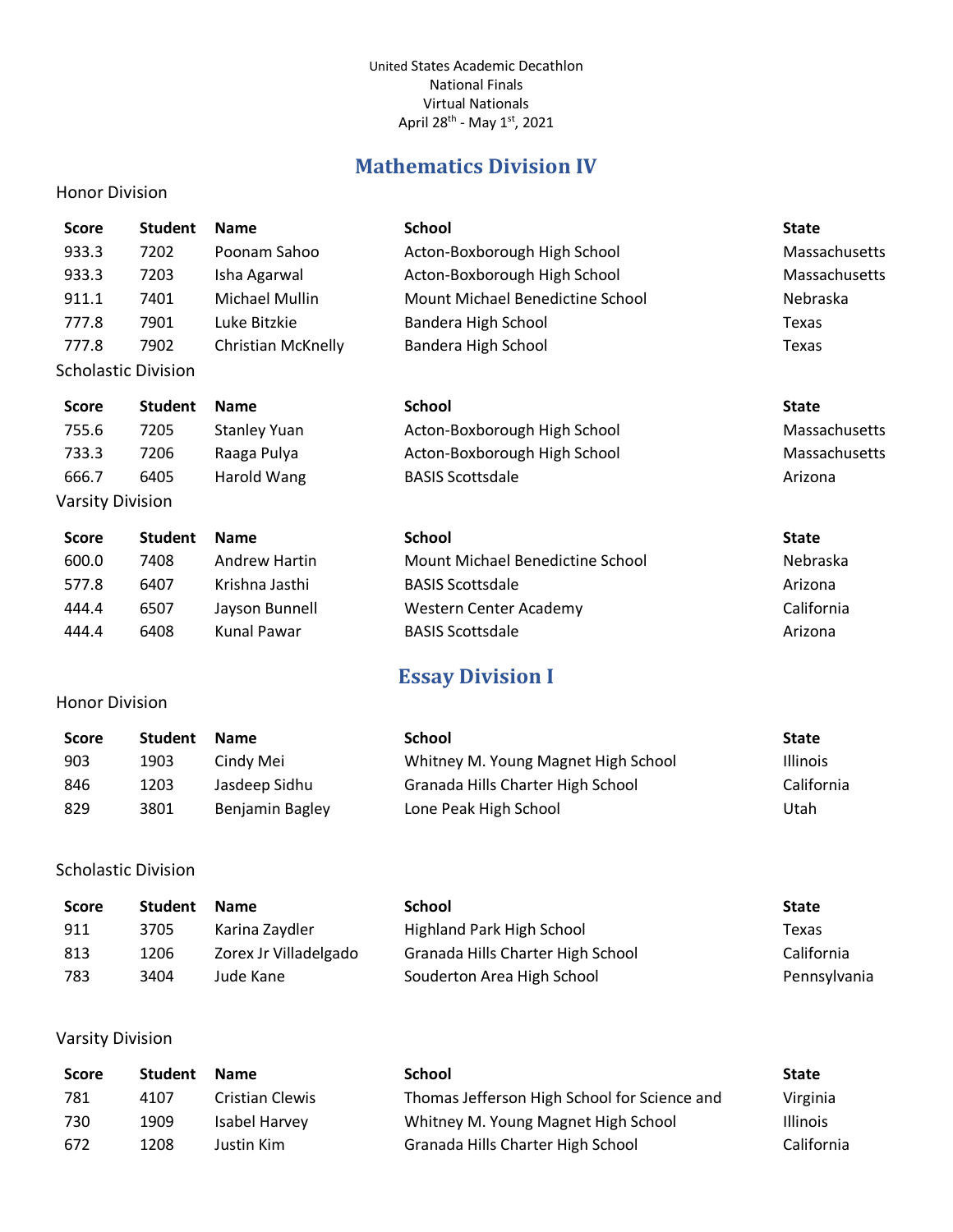# **Essay Division II**

### <span id="page-26-0"></span>Honor Division

| <b>Score</b> | <b>Student</b> | <b>Name</b>        | School                        | <b>State</b>  |
|--------------|----------------|--------------------|-------------------------------|---------------|
| 871          | 3503           | Christopher Relyea | Bishop Hendricken High School | Rhode Island  |
| 826          | 2803           | Sara Vance         | Bellevue East High School     | Nebraska      |
| 799          | 2501           | Benjamin Workman   | Wellesley High School         | Massachusetts |

### Scholastic Division

| <b>Score</b> | <b>Student</b> | <b>Name</b>  | School                   | <b>State</b>  |
|--------------|----------------|--------------|--------------------------|---------------|
| 791          | 2505           | Mayah Chen   | Wellesley High School    | Massachusetts |
| 757          | 2904           | Erica Chen   | Rutherford High School   | New Jersey    |
| 725          | 3904           | Anna Carroll | Wilmot Union High School | Wisconsin     |

### Varsity Division

| <b>Score</b> | <b>Student</b> | <b>Name</b>     | <b>School</b>            | <b>State</b>  |
|--------------|----------------|-----------------|--------------------------|---------------|
| 763          | 3908           | Meadow Loveless | Wilmot Union High School | Wisconsin     |
| 701          | 2507           | Tristan Gardner | Wellesley High School    | Massachusetts |
| 640          | 3907           | Jain McCutchan  | Wilmot Union High School | Wisconsin     |

# **Essay Division III**

### <span id="page-26-1"></span>Honor Division

| <b>Score</b> | <b>Student</b> | <b>Name</b>    | School                              | <b>State</b> |
|--------------|----------------|----------------|-------------------------------------|--------------|
| 755          | 1302           | Oliver Schantz | <b>Frontier Academy</b>             | Colorado     |
| 693          | 3603           | Breanna Datuin | Madison Academic Magnet High School | Tennessee    |
| 671          | 3202           | Evan Hardern   | Oakwood High School                 | Ohio         |

Scholastic Division

| Score | <b>Student</b> | <b>Name</b>    | <b>School</b>            | <b>State</b> |
|-------|----------------|----------------|--------------------------|--------------|
| 679   | 2605           | Ava Cantlon    | Avalon School            | Minnesota    |
| 659   | 3004           | Raphael Lente  | Saint Pius X High School | New Mexico   |
| 653   | 3204           | Luke Smallwood | Oakwood High School      | Ohio         |

| <b>Score</b> | <b>Student</b> | <b>Name</b>    | <b>School</b>         | <b>State</b> |
|--------------|----------------|----------------|-----------------------|--------------|
| 718          | 3207           | Nate Atocha    | Oakwood High School   | Ohio         |
| 664          | 4007           | Zac Smith      | Wheatland High School | Wyoming      |
| 649          | 4008           | Colter Kennedy | Wheatland High School | Wyoming      |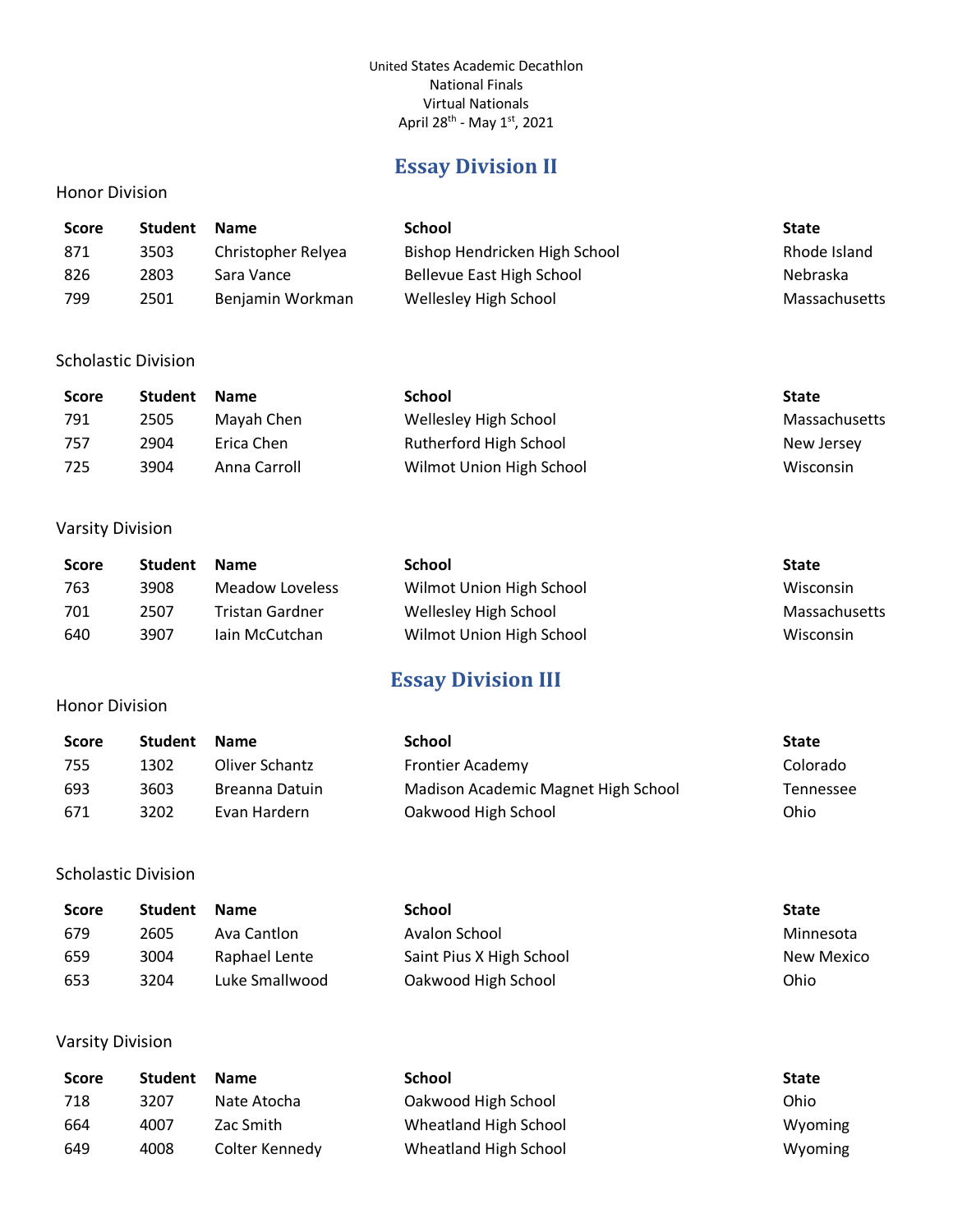# **Essay Division IV**

### <span id="page-27-0"></span>Honor Division

| Score                      | <b>Student</b> | <b>Name</b>           | <b>School</b>               | <b>State</b> |
|----------------------------|----------------|-----------------------|-----------------------------|--------------|
| 780                        | 7503           | Jericho Dizon         | Hackensack High School      | New Jersey   |
| 754                        | 6402           | <b>Tristan Clarke</b> | <b>BASIS Scottsdale</b>     | Arizona      |
| 750                        | 8102           | Sofia Gonzales        | Melrose-Mindoro High School | Wisconsin    |
| <b>Scholastic Division</b> |                |                       |                             |              |
| <b>Score</b>               | <b>Student</b> | <b>Name</b>           | <b>School</b>               | <b>State</b> |

| ----- | -------- |                    | <u>Juliuu</u> l                   | <u>scucc</u> |
|-------|----------|--------------------|-----------------------------------|--------------|
| 804   | 7004     | Michael Mossman    | South Central Calhoun High School | lowa         |
| 795   | 6504     | Aubriana Bernhardt | Western Center Academy            | California   |
| 764   | 6405     | Harold Wang        | <b>BASIS Scottsdale</b>           | Arizona      |

### Varsity Division

| <b>Score</b> | <b>Student</b> | <b>Name</b>     | <b>School</b>          | <b>State</b>    |
|--------------|----------------|-----------------|------------------------|-----------------|
| 668          | 6908           | Caleb Kim       | Amundsen High School   | <b>Illinois</b> |
| 659          | 6507           | Jayson Bunnell  | Western Center Academy | California      |
| 633          | 7908           | Michelle Linson | Bandera High School    | Texas           |

# **Interview Division I**

### <span id="page-27-1"></span>Honor Division

| <b>Score</b> | <b>Student</b> | <b>Name</b>      | School                                       | <b>State</b> |
|--------------|----------------|------------------|----------------------------------------------|--------------|
| 935.0        | 1201           | Dwaipayan Chanda | Granada Hills Charter High School            | California   |
| 915.0        | 1101           | Chloe Zhan       | Hamilton High School                         | Arizona      |
| 905.0        | 4103           | Joanna Cheng     | Thomas Jefferson High School for Science and | Virginia     |
| 905.0        | 1103           | Aris Zhu         | Hamilton High School                         | Arizona      |

### Scholastic Division

| <b>Score</b> | <b>Student</b> | <b>Name</b>           | School                              | <b>State</b>    |
|--------------|----------------|-----------------------|-------------------------------------|-----------------|
| 945.0        | 1904           | Ella Cutler           | Whitney M. Young Magnet High School | <b>Illinois</b> |
| 930.0        | 1906           | Sarah Zhao            | Whitney M. Young Magnet High School | <b>Illinois</b> |
| 910.0        | 1206           | Zorex Jr Villadelgado | Granada Hills Charter High School   | California      |

| Score | <b>Student</b> | <b>Name</b>            | <b>School</b>                       | <b>State</b>    |
|-------|----------------|------------------------|-------------------------------------|-----------------|
| 960.0 | 2109           | Brianna Olson          | Cedar Rapids Jefferson High School  | Iowa            |
| 945.0 | 1908           | Phin (William) Hammond | Whitney M. Young Magnet High School | <b>Illinois</b> |
| 865.0 | 3408           | Carter Wilson          | Souderton Area High School          | Pennsylvania    |
| 865.0 | 2107           | Justin Cano            | Cedar Rapids Jefferson High School  | lowa            |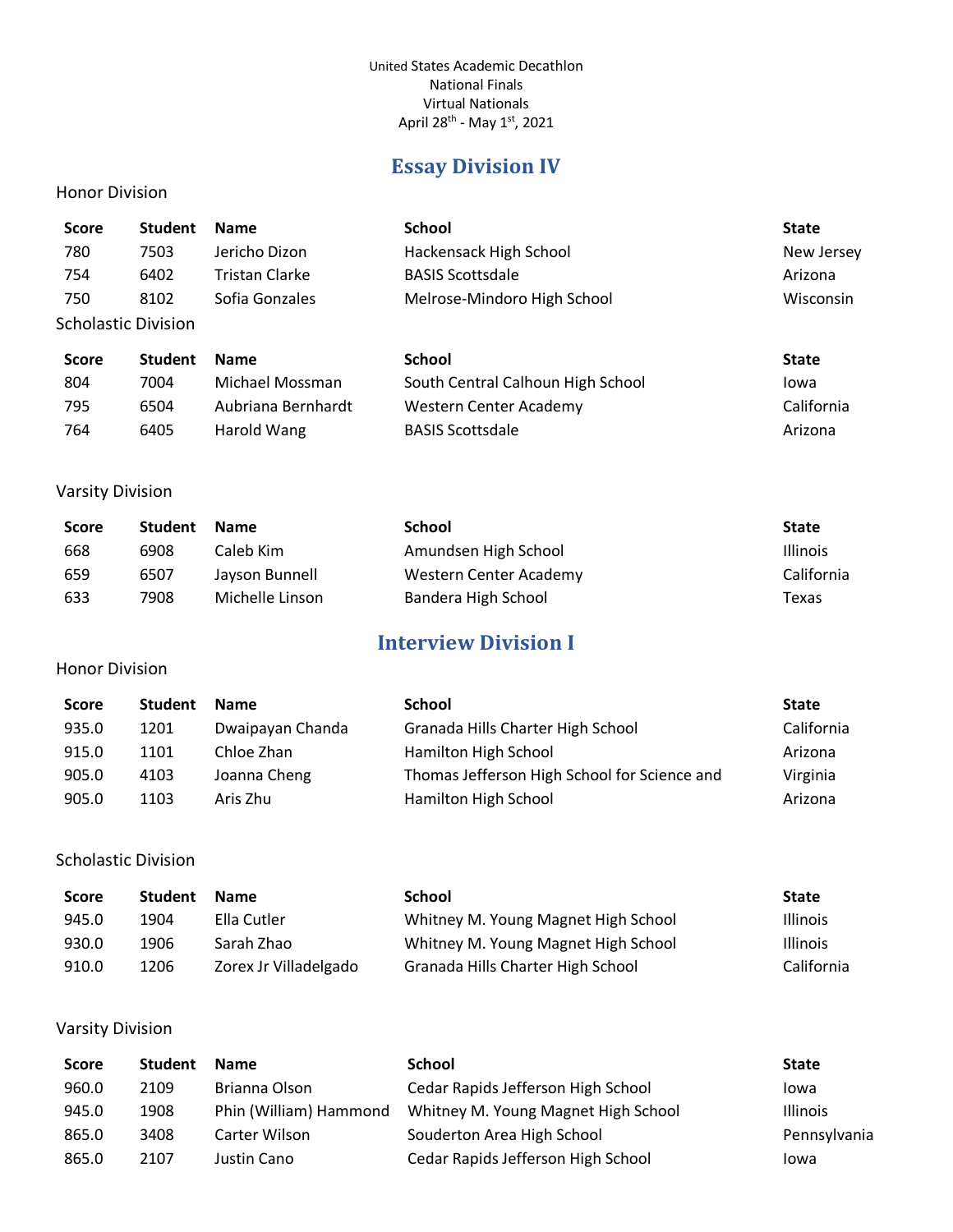# **Interview Division II**

### <span id="page-28-0"></span>Honor Division

| <b>Score</b>               | <b>Student</b> | <b>Name</b>       | <b>School</b>                 | <b>State</b>  |
|----------------------------|----------------|-------------------|-------------------------------|---------------|
| 990.0                      | 2901           | Prerana Thippesha | Rutherford High School        | New Jersey    |
| 945.0                      | 1001           | Kyle VanHatten    | Lathrop High School           | Alaska        |
| 940.0                      | 2501           | Benjamin Workman  | Wellesley High School         | Massachusetts |
| <b>Scholastic Division</b> |                |                   |                               |               |
|                            |                |                   |                               |               |
| <b>Score</b>               | <b>Student</b> | <b>Name</b>       | <b>School</b>                 | <b>State</b>  |
| 920.0                      | 3504           | Jack Aylesworth   | Bishop Hendricken High School | Rhode Island  |
| 915.0                      | 2505           | Mayah Chen        | Wellesley High School         | Massachusetts |
| 910.0                      | 1805           | Wyatt Waud        | Sandpoint High School         | Idaho         |

| Score | <b>Student</b> | <b>Name</b>            | <b>School</b>                 | <b>State</b> |
|-------|----------------|------------------------|-------------------------------|--------------|
| 945.0 | 1008           | Jeffrey Goddard        | Lathrop High School           | Alaska       |
| 945.0 | 3908           | <b>Meadow Loveless</b> | Wilmot Union High School      | Wisconsin    |
| 940.0 | 3508           | Alexander Stepanov     | Bishop Hendricken High School | Rhode Island |
| 925.0 | 1009           | Ty Christensen         | Lathrop High School           | Alaska       |
|       |                |                        |                               |              |

# **Interview Division III**

| <b>Score</b> | <b>Student</b> | <b>Name</b>      | <b>School</b>        | <b>State</b> |
|--------------|----------------|------------------|----------------------|--------------|
| 960.0        | 3203           | Lily Fullenhull  | Oakwood High School  | Ohio         |
| 900.0        | 3101           | Paige Agostini   | Westhill High School | New York     |
| 895.0        | 3102           | Andrea Vigliotti | Westhill High School | New York     |

### Scholastic Division

<span id="page-28-1"></span>Honor Division

| <b>Score</b> | <b>Student</b> | <b>Name</b>    | <b>School</b>            | <b>State</b> |
|--------------|----------------|----------------|--------------------------|--------------|
| 895.0        | 3206           | Aiden Beck     | Oakwood High School      | Ohio         |
| 895.0        | 2605           | Ava Cantlon    | Avalon School            | Minnesota    |
| 865.0        | 3205           | Soren Kingston | Oakwood High School      | Ohio         |
| 860.0        | 3004           | Raphael Lente  | Saint Pius X High School | New Mexico   |

| Score | <b>Student</b> | <b>Name</b>     | <b>School</b>            | <b>State</b> |
|-------|----------------|-----------------|--------------------------|--------------|
| 935.0 | 3008           | Ella Hooks      | Saint Pius X High School | New Mexico   |
| 930.0 | 1609           | Natalie Jenkins | Elite Scholars Academy   | Georgia      |
| 865.0 | 3007           | Ulban Aragon    | Saint Pius X High School | New Mexico   |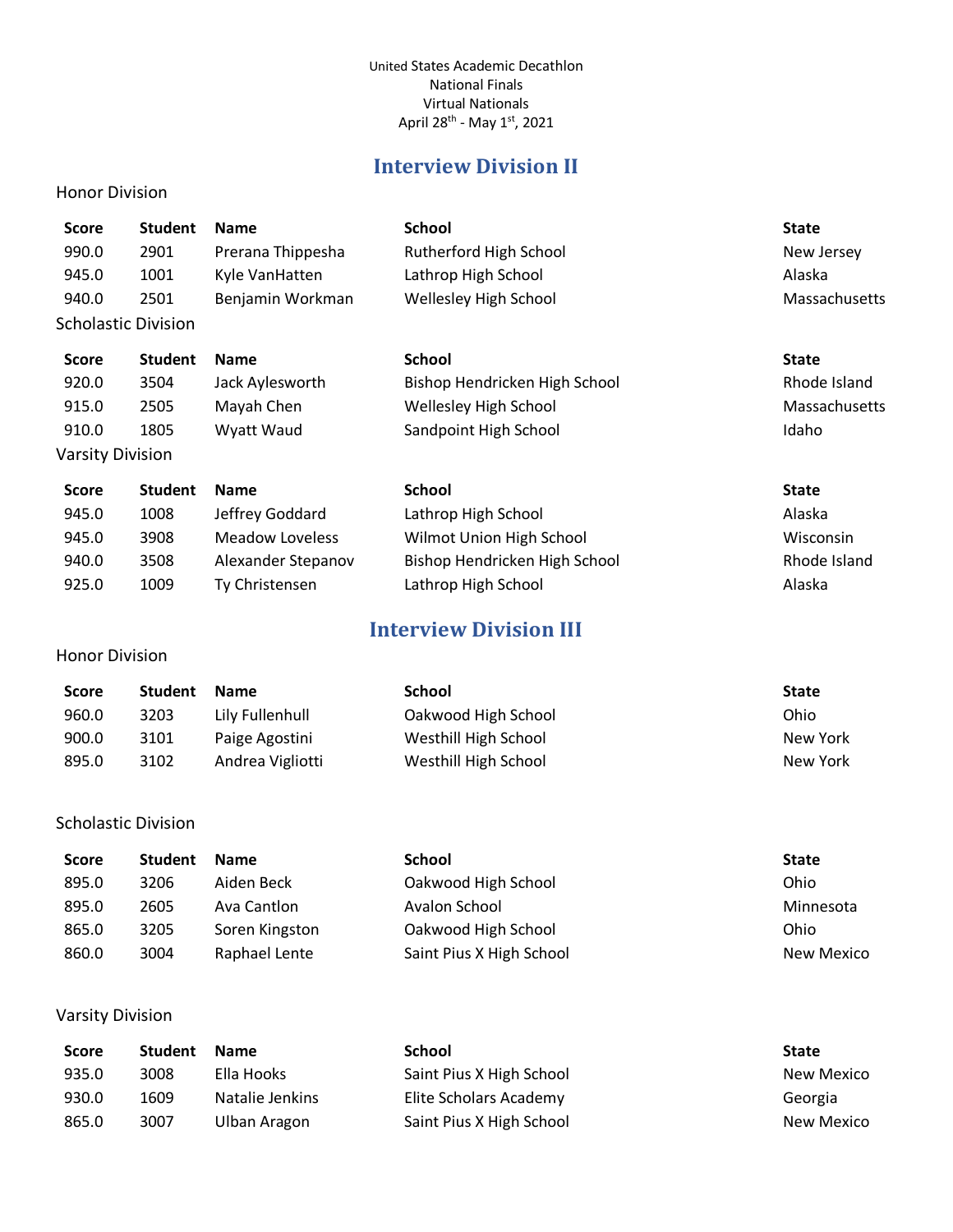# **Interview Division IV**

### <span id="page-29-0"></span>Honor Division

| <b>Score</b>               | <b>Student</b> | <b>Name</b>         | <b>School</b>                | <b>State</b>  |
|----------------------------|----------------|---------------------|------------------------------|---------------|
| 950.0                      | 6802           | Christiansen Hailey | Marsing High School          | Idaho         |
| 950.0                      | 6401           | Alexander Clarke    | <b>BASIS Scottsdale</b>      | Arizona       |
| 940.0                      | 7901           | Luke Bitzkie        | Bandera High School          | Texas         |
| 925.0                      | 8101           | Kadence Bailey      | Melrose-Mindoro High School  | Wisconsin     |
| 925.0                      | 7201           | James Hu            | Acton-Boxborough High School | Massachusetts |
| <b>Scholastic Division</b> |                |                     |                              |               |

| <b>Score</b>     | <b>Student</b> | <b>Name</b>    | <b>School</b>               | <b>State</b>    |
|------------------|----------------|----------------|-----------------------------|-----------------|
| 965.0            | 7906           | Sidney Timmons | Bandera High School         | Texas           |
| 960.0            | 6904           | Deen Syed      | Amundsen High School        | <b>Illinois</b> |
| 945.0            | 8106           | Peyton Braun   | Melrose-Mindoro High School | Wisconsin       |
| Marcity Division |                |                |                             |                 |

| <b>VAISILY DIVISION</b> |
|-------------------------|
|                         |

| <b>Score</b> | <b>Student</b> | <b>Name</b>  | <b>School</b>                     | <b>State</b> |
|--------------|----------------|--------------|-----------------------------------|--------------|
| 975.0        | 6607           | Jalen Pettus | Parkview High School              | Georgia      |
| 965.0        | 7009           | Parker Pagel | South Central Calhoun High School | lowa         |
| 960.0        | 6509           | Ayden Reams  | Western Center Academy            | California   |

# **Speech Division I**

<span id="page-29-1"></span>

| <b>Score</b> | <b>Student</b> | <b>Name</b>    | School                              | <b>State</b>    |
|--------------|----------------|----------------|-------------------------------------|-----------------|
| 963.3        | 1203           | Jasdeep Sidhu  | Granada Hills Charter High School   | California      |
| 926.7        | 3401           | Magen Swartley | Souderton Area High School          | Pennsylvania    |
| 913.3        | 1903           | Cindv Mei      | Whitney M. Young Magnet High School | <b>Illinois</b> |

### Scholastic Division

| <b>Score</b> | <b>Student</b> | <b>Name</b>      | School                                       | <b>State</b> |
|--------------|----------------|------------------|----------------------------------------------|--------------|
| 883.3        | 4105           | Erika Ramirez    | Thomas Jefferson High School for Science and | Virginia     |
| 873.3        | 3705           | Karina Zaydler   | Highland Park High School                    | Texas        |
| 860.0        | 1205           | Hirusha Liyanage | Granada Hills Charter High School            | California   |

| <b>Score</b> | <b>Student</b> | <b>Name</b>            | <b>School</b>                                | <b>State</b>    |
|--------------|----------------|------------------------|----------------------------------------------|-----------------|
| 923.3        | 1908           | Phin (William) Hammond | Whitney M. Young Magnet High School          | <b>Illinois</b> |
| 840.0        | 1909           | Isabel Harvey          | Whitney M. Young Magnet High School          | <b>Illinois</b> |
| 840.0        | 4108           | Umang Jain             | Thomas Jefferson High School for Science and | Virginia        |
| 830.0        | 3707           | Mackenna Bierschenk    | <b>Highland Park High School</b>             | Texas           |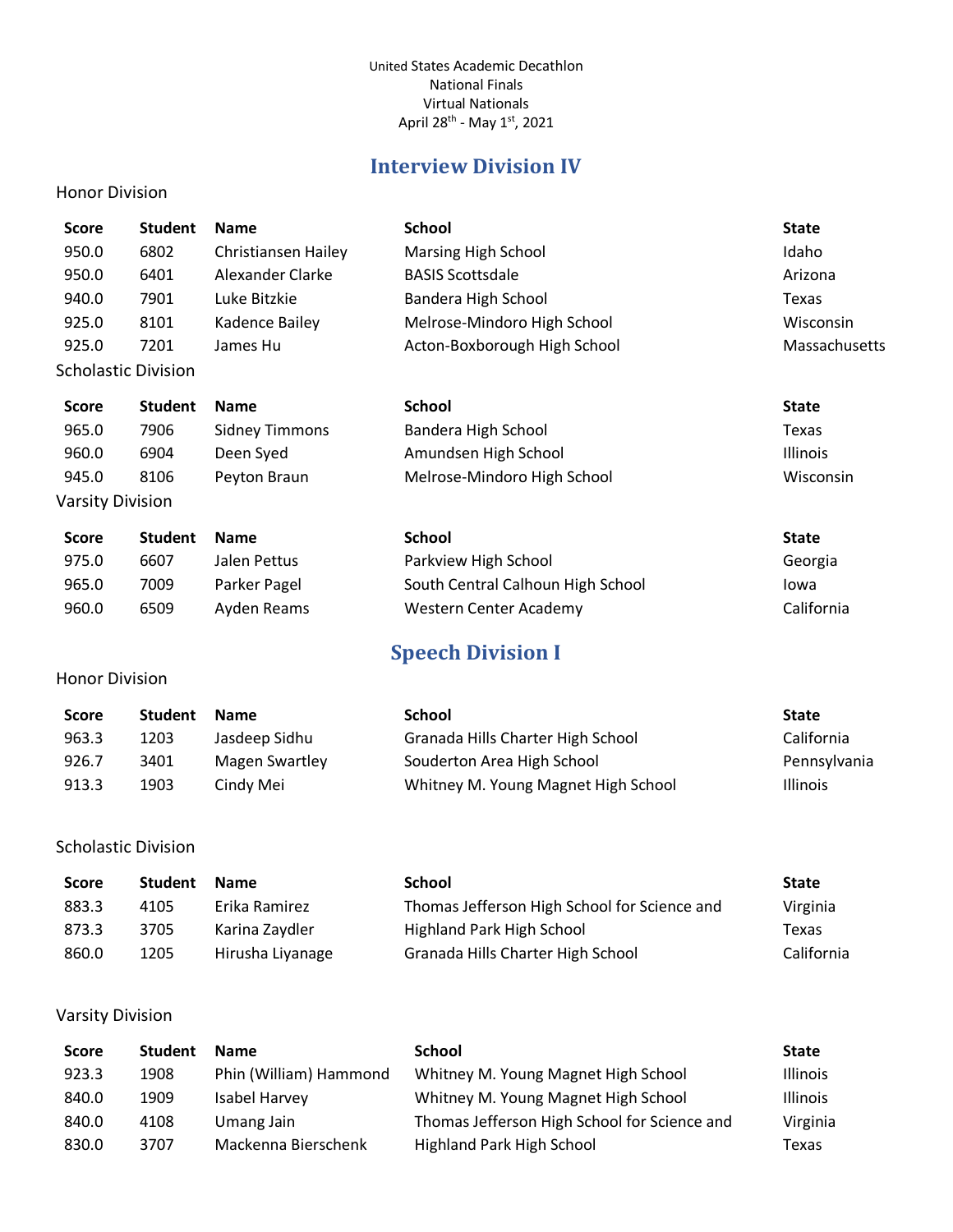# **Speech Division II**

### <span id="page-30-0"></span>Honor Division

| Score | <b>Student</b> | <b>Name</b>        | School                        | <b>State</b>    |
|-------|----------------|--------------------|-------------------------------|-----------------|
| 926.7 | 2803           | Sara Vance         | Bellevue East High School     | <b>Nebraska</b> |
| 913.3 | 2503           | Darin Chaoui       | Wellesley High School         | Massachusetts   |
| 900.0 | 3503           | Christopher Relyea | Bishop Hendricken High School | Rhode Island    |

### Scholastic Division

| <b>Score</b> | <b>Student</b> | <b>Name</b>   | School                    | <b>State</b>    |
|--------------|----------------|---------------|---------------------------|-----------------|
| 960.0        | 3904           | Anna Carroll  | Wilmot Union High School  | Wisconsin       |
| 880.0        | 2806           | Nathan Sittel | Bellevue East High School | <b>Nebraska</b> |
| 850.0        | 2506           | Iris Xia      | Wellesley High School     | Massachusetts   |

### Varsity Division

| <b>Score</b> | <b>Student</b> | <b>Name</b>   | School                  | <b>State</b> |
|--------------|----------------|---------------|-------------------------|--------------|
| 796.7        | 2907           | Huda Oskui    | Rutherford High School  | New Jersey   |
| 790.0        | 2407           | Connor Beaney | Scarborough High School | Maine        |
| 786.7        | 2908           | Kara Brennan  | Rutherford High School  | New Jersey   |

# **Speech Division III**

### <span id="page-30-1"></span>Honor Division

| Score | <b>Student</b> | <b>Name</b>     | School                              | <b>State</b> |
|-------|----------------|-----------------|-------------------------------------|--------------|
| 970.0 | 3203           | Lily Fullenhull | Oakwood High School                 | Ohio         |
| 896.7 | 3202           | Evan Hardern    | Oakwood High School                 | Ohio         |
| 886.7 | 3602           | Lily Lewis      | Madison Academic Magnet High School | Tennessee    |

Scholastic Division

| <b>Score</b> | <b>Student</b> | <b>Name</b>  | School                              | <b>State</b> |
|--------------|----------------|--------------|-------------------------------------|--------------|
| 946.7        | 1605           | Monique Gaye | Elite Scholars Academy              | Georgia      |
| 926.7        | 3206           | Aiden Beck   | Oakwood High School                 | Ohio         |
| 806.7        | 3606           | Alyssa Young | Madison Academic Magnet High School | Tennessee    |

| <b>Score</b> | <b>Student</b> | <b>Name</b>           | School                              | <b>State</b> |
|--------------|----------------|-----------------------|-------------------------------------|--------------|
| 816.7        | 3607           | Jahkarious Conley     | Madison Academic Magnet High School | Tennessee    |
| 806.7        | 3009           | <b>Trinity Aragon</b> | Saint Pius X High School            | New Mexico   |
| 776.7        | 3608           | Samuel Medina         | Madison Academic Magnet High School | Tennessee    |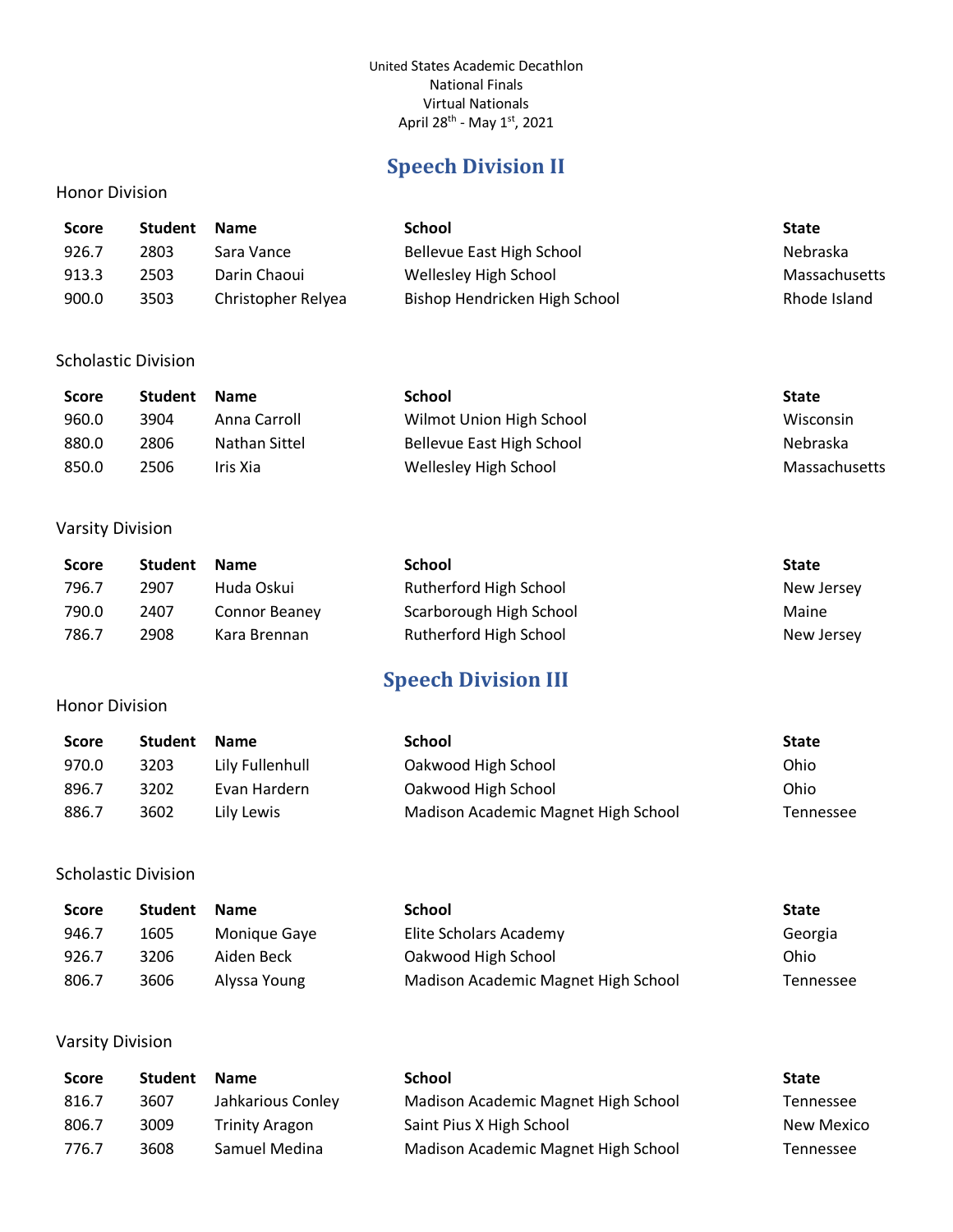# **Speech Division IV**

### <span id="page-31-0"></span>Honor Division

| <b>Score</b>     | <b>Student</b>      | <b>Name</b>      | <b>School</b>                     | <b>State</b> |
|------------------|---------------------|------------------|-----------------------------------|--------------|
| 940.0            | 7701                | Jack O'Donald    | Penns Valley Area High School     | Pennsylvania |
| 936.7            | 6401                | Alexander Clarke | <b>BASIS Scottsdale</b>           | Arizona      |
| 933.3            | 7703                | Maria Lovallo    | Penns Valley Area High School     | Pennsylvania |
|                  | Scholastic Division |                  |                                   |              |
| <b>Score</b>     | <b>Student</b>      | <b>Name</b>      | <b>School</b>                     | <b>State</b> |
| 963.3            | 7506                | Andreas Georges  | Hackensack High School            | New Jersey   |
| 946.7            | 7004                | Michael Mossman  | South Central Calhoun High School | Iowa         |
| 910.0            | 6804                | Rebecca Amaya    | <b>Marsing High School</b>        | Idaho        |
| Varsity Division |                     |                  |                                   |              |
| <b>Score</b>     | <b>Student</b>      | <b>Name</b>      | <b>School</b>                     | <b>State</b> |
| 876.7            | 6408                | Kunal Pawar      | <b>BASIS Scottsdale</b>           | Arizona      |
| 866.7            | 7709                | Amanda Grove     | Penns Valley Area High School     | Pennsylvania |

# **ROOKIE OF THE YEAR**

863.3 6507 Jayson Bunnell Western Center Academy California

<span id="page-31-1"></span>

| <b>DIVISION I</b>   | Thomas Jefferson High School for Science and Technology | Virginia   |
|---------------------|---------------------------------------------------------|------------|
| <b>DIVISION II</b>  | <b>Bellevue East</b>                                    | Nebraska   |
| <b>DIVISION III</b> | Elite Scholars Academy                                  | Georgia    |
| DIVISION IV         | Western Central Academy                                 | California |

# **FOUNDER'S SCHOLARSHIP**

<span id="page-31-2"></span>

| DIVISION L   | Isabel Harvey  | Whitney M. Young Magnet High School | <b>Illinois</b> |
|--------------|----------------|-------------------------------------|-----------------|
| DIVISION II  | Jain McCutchan | Wilmot Union High School            | Wisconsin       |
| DIVISION III | Zac Smith      | Wheatland High School               | Wyoming         |
| DIVISION IV  | Krishna Jasthi | <b>BASIS Scottsdale</b>             | Arizona         |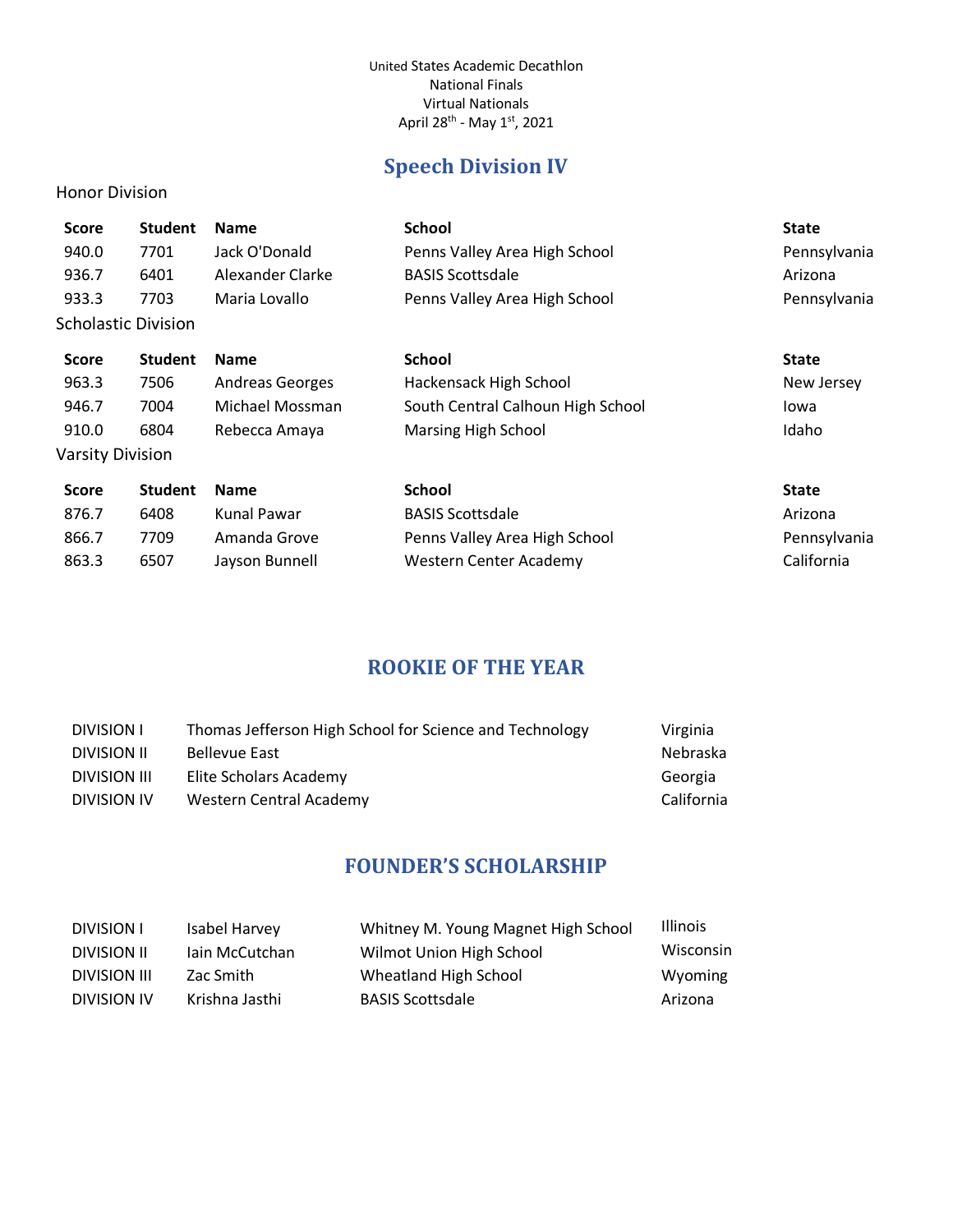# **SUPER QUIZ – DIVISION I**

<span id="page-32-0"></span>

| 1st             | Highland Park High School           | Texas           |
|-----------------|-------------------------------------|-----------------|
| 2 <sub>nd</sub> | Whitney M. Young Magnet High School | <b>Illinois</b> |
| 3rd             | Cedar Rapids Jefferson High School  | Iowa            |

# **SUPER QUIZ – DIVISION II**

<span id="page-32-1"></span>

| 1st             | Wilmot Union High School      | Wisconsin    |
|-----------------|-------------------------------|--------------|
| 2 <sub>nd</sub> | Lathrop High School           | Alaska       |
| 3rd             | Bishop Hendricken High School | Rhode Island |

# **SUPER QUIZ – DIVISION III**

<span id="page-32-2"></span>

| 1st | Oakwood High School                 | Ohio       |
|-----|-------------------------------------|------------|
| 2nd | Avalon School                       | Minnesota  |
| 3rd | Madison Academic Magnet High School | Tennessee  |
| 3rd | Saint Pius X High School            | New Mexico |

# **SUPER QUIZ – DIVISION IV**

<span id="page-32-3"></span>

| 1st             | Bandera High School               | Texas      |
|-----------------|-----------------------------------|------------|
| 2 <sub>nd</sub> | Western Center Academy            | California |
| 2nd             | Mount Michael Benedictine School  | Nebraska   |
| 3rd             | South Central Calhoun High School | lowa       |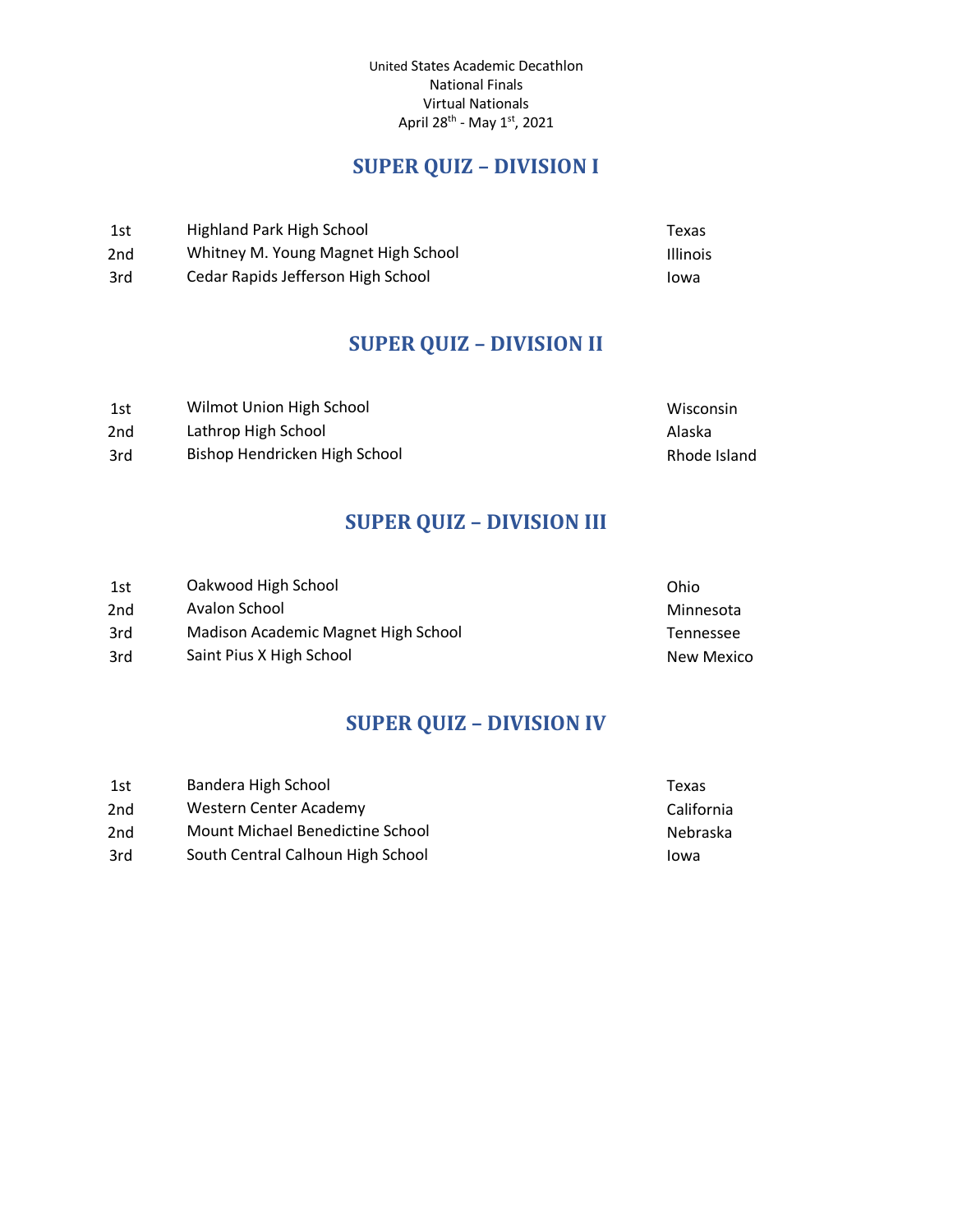# **SUPER QUIZ – RANKING**

<span id="page-33-0"></span>

| Rank | School                                                  | State             | Division                   | Score |
|------|---------------------------------------------------------|-------------------|----------------------------|-------|
| 1    | Highland Park High School                               | Texas             |                            | 53    |
| 1    | Wilmot Union High School                                | Wisconsin         | Ш                          | 53    |
| 2    | Whitney M. Young Magnet High School                     | Illinois          | $\mathsf{I}$               | 52    |
| 3    | Cedar Rapids Jefferson High School                      | lowa              | I                          | 51    |
| 3    | Oakwood High School                                     | Ohio              | Ш                          | 51    |
| 4    | Lathrop High School                                     | Alaska            | $\ensuremath{\mathsf{II}}$ | 50    |
| 5    | Granada Hills Charter High School                       | California        |                            | 49    |
| 5    | Bandera High School                                     | Texas             | IV                         | 49    |
| 6    | Thomas Jefferson High School for Science and Technology | Virginia          | $\mathsf{I}$               | 48    |
| 6    | Bishop Hendricken High School                           | Rhode Island      | Ш                          | 48    |
| 7    | <b>Bellevue East High School</b>                        | Nebraska          | $\mathsf{II}$              | 47    |
| 7    | Scarborough High School                                 | Maine             | $\mathsf{II}$              | 47    |
| 8    | Sandpoint High School                                   | Idaho             | Ш                          | 46    |
| 8    | Rutherford High School                                  | New Jersey        | $\ensuremath{\mathsf{II}}$ | 46    |
| 8    | <b>Western Center Academy</b>                           | California        | IV                         | 46    |
| 8    | Mount Michael Benedictine School                        | Nebraska          | IV                         | 46    |
| 9    | Souderton Area High School                              | Pennsylvania      | I                          | 45    |
| 9    | South Central Calhoun High School                       | lowa              | IV                         | 45    |
| 10   | Lone Peak High School                                   | Utah              |                            | 44    |
| 10   | <b>BASIS Scottsdale</b>                                 | Arizona           | IV                         | 44    |
| 10   | Hackensack High School                                  | New Jersey        | IV                         | 44    |
| 11   | Avalon School                                           | Minnesota         | Ш                          | 43    |
| 11   | Amundsen High School                                    | Illinois          | IV                         | 43    |
| 12   | Hamilton High School                                    | Arizona           |                            | 41    |
| 12   | Wellesley High School                                   | Massachusetts     | Ш                          | 41    |
| 12   | Madison Academic Magnet High School                     | Tennessee         | Ш                          | 41    |
| 12   | Saint Pius X High School                                | <b>New Mexico</b> | Ш                          | 41    |
| 12   | Parkview High School                                    | Georgia           | IV                         | 41    |
| 13   | Union High School                                       | Utah              | IV                         | 40    |
| 14   | Penns Valley Area High School                           | Pennsylvania      | IV                         | 38    |
| 15   | <b>Wheatland High School</b>                            | Wyoming           | Ш                          | 35    |
| 15   | <b>Frontier Academy</b>                                 | Colorado          | III                        | 35    |
| 15   | Acton-Boxborough High School                            | Massachusetts     | IV                         | 35    |
| 16   | <b>Elite Scholars Academy</b>                           | Georgia           | Ш                          | 34    |
| 17   | Melrose-Mindoro High School                             | Wisconsin         | IV                         | 33    |
| 18   | Westhill High School                                    | New York          | Ш                          | 29    |
| 18   | Fayette-Ware Comprehensive High School                  | Tennessee         | IV                         | 29    |
| 18   | <b>Marsing High School</b>                              | Idaho             | IV                         | 29    |
| 19   | Shawnee Mission Northwest High School                   | Kansas            |                            | 23    |
| 20   | University Academy                                      | Missouri          | Ш                          | 15    |
| 21   | <b>Bering Strait School District</b>                    | Alaska            | IV                         | 13    |